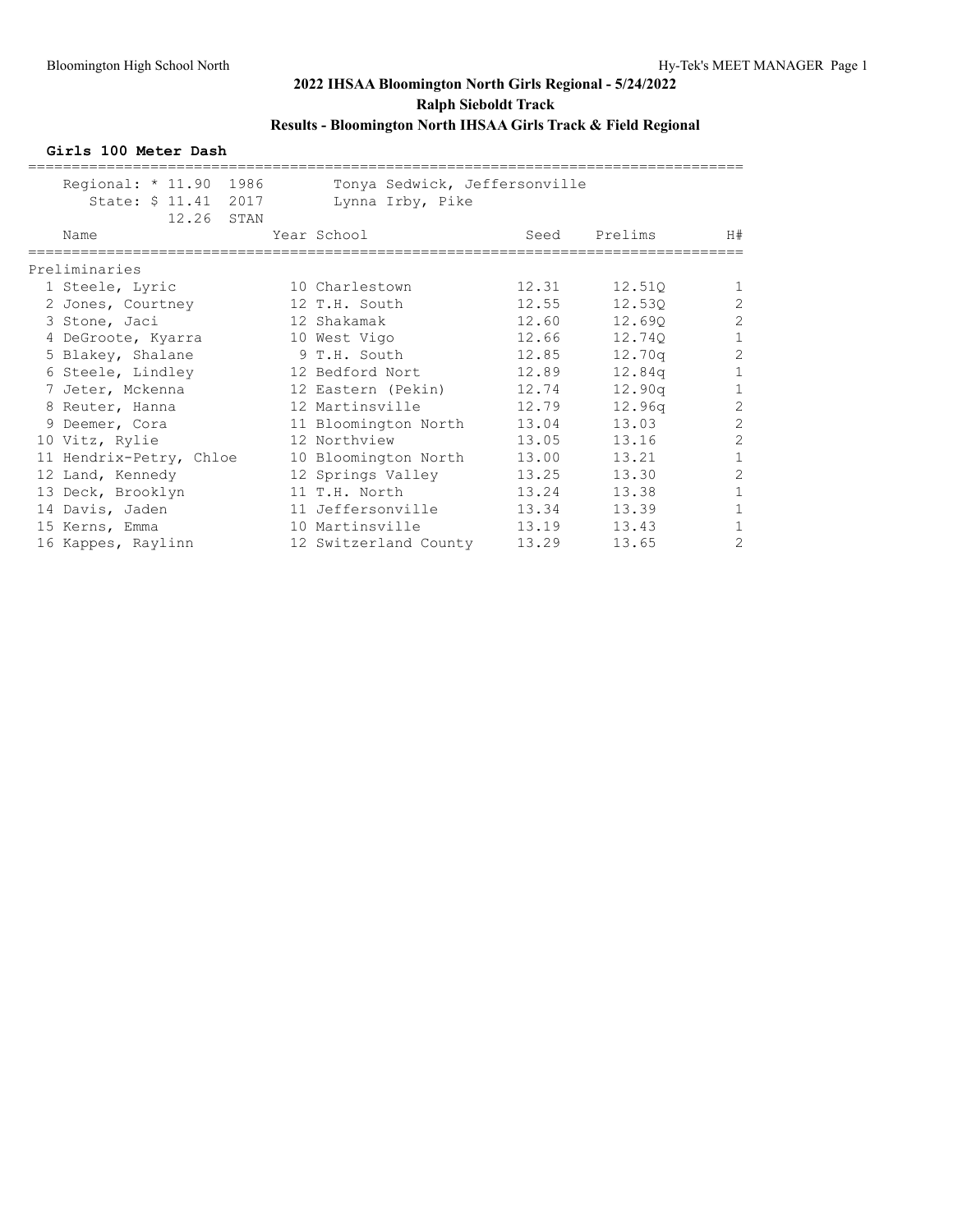### **Girls 100 Meter Dash**

|        | Regional: * 11.90 1986<br>State: \$ 11.41 2017 | Lynna Irby, Pike<br>12.26 STAN | Tonya Sedwick, Jeffersonville |            |               |        |
|--------|------------------------------------------------|--------------------------------|-------------------------------|------------|---------------|--------|
|        | Name                                           | Year School                    | Prelims                       | Finals     | Points        |        |
| Finals |                                                |                                |                               |            |               |        |
|        | 1 Steele, Lyric                                | 10 Charlestown                 | 12.51                         | 12.22 STAN | 10            |        |
|        | 2 Jones, Courtney                              | 12 T.H. South                  | 12.53                         | 12.53      | 8             |        |
|        | 3 DeGroote, Kyarra                             | 10 West Vigo                   | 12.74                         | 12.58      | 6             |        |
|        | 4 Stone, Jaci                                  | 12 Shakamak                    | 12.69                         | 12.73      | 5.            | 12.722 |
|        | 5 Blakey, Shalane                              | 9 T.H. South                   | 12.70                         | 12.73      | 4             | 12.729 |
|        | 6 Steele, Lindley                              | 12 Bedford Nort                | 12.84                         | 13.01      | 3             | 13.005 |
|        | 7 Jeter, Mckenna                               | 12 Eastern (Pekin)             | 12.90                         | 13.01      | $\mathcal{L}$ | 13.007 |
|        | 8 Reuter, Hanna                                | 12 Martinsville                | 12.96                         | 13.09      |               |        |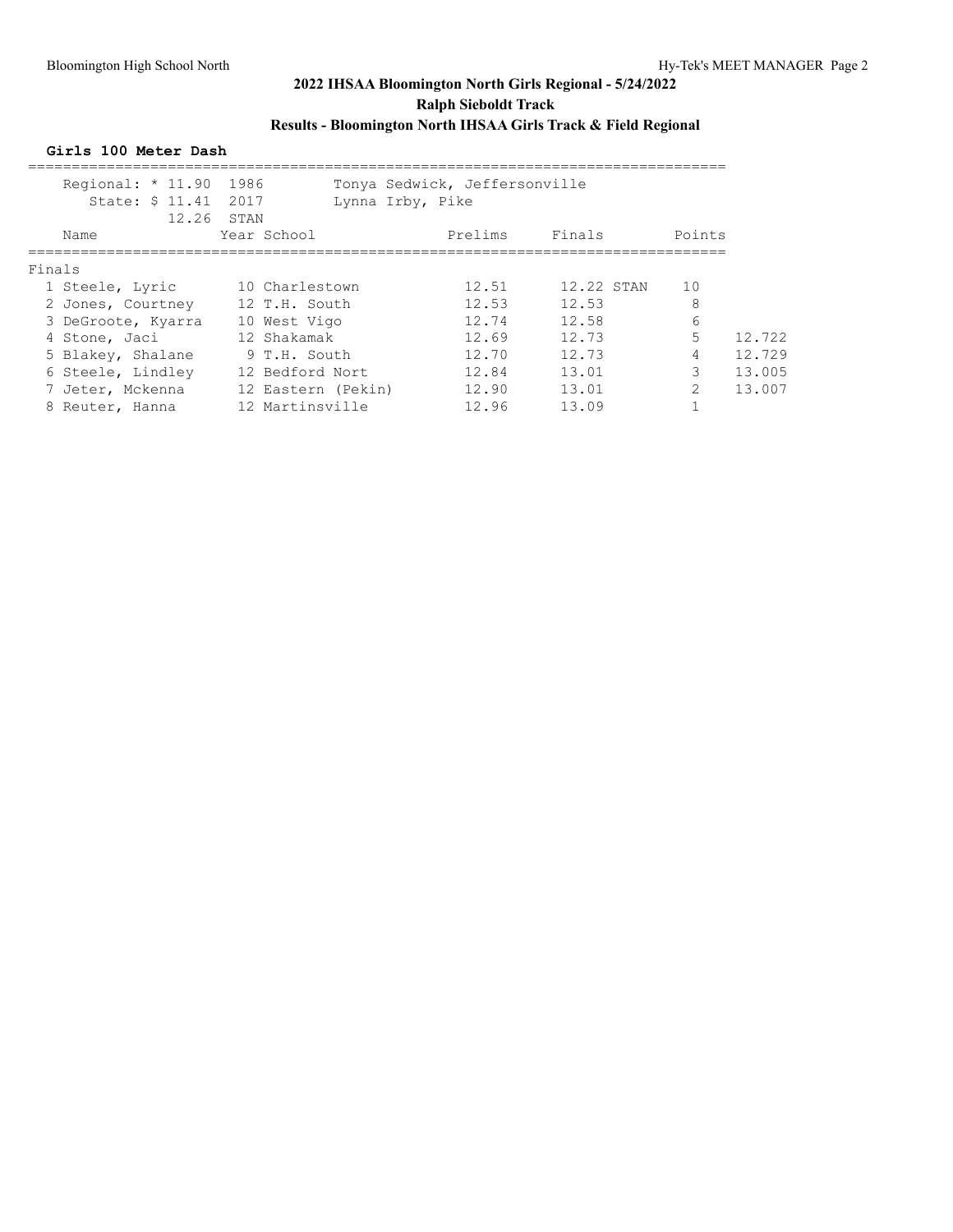**Girls 200 Meter Dash**

| Regional: $* 24.20$<br>1986<br>State: \$ 23.12<br>1986 | Tonya Sedwick, Jeffersonville<br>Maicel Malone, North Central (Indpls.) |       |         |                |
|--------------------------------------------------------|-------------------------------------------------------------------------|-------|---------|----------------|
| 25.03<br>STAN                                          |                                                                         |       |         |                |
| Name                                                   | Year School                                                             | Seed  | Prelims | H#             |
| Preliminaries                                          |                                                                         |       |         |                |
| 1 Tieman, Anna                                         | 12 Eastern Greene                                                       | 26.38 | 26.020  | $\mathbf{1}$   |
| 2 DeGroote, Kyarra                                     | 10 West Vigo                                                            | 25.58 | 26.55Q  | $\overline{2}$ |
| 3 Steele, Lyric                                        | 10 Charlestown                                                          | 25.04 | 26.110  | $\mathbf{1}$   |
| 4 Steele, Lindley                                      | 12 Bedford Nort                                                         | 26.34 | 26.780  | $\mathbf{2}$   |
| 5 Holbrook, Jayda                                      | 10 Charlestown                                                          | 27.34 | 26.21q  | $\mathbf{1}$   |
| 6 Njau, Avery                                          | 12 Bloomington North                                                    | 27.30 | 27.33q  | $\overline{c}$ |
| 7 Hendrix-Petry, Chloe                                 | 10 Bloomington North                                                    | 27.33 | 27.61q  | $\overline{c}$ |
| 8 McGuirk, Kylee                                       | 10 T.H. South                                                           | 27.85 | 27.81q  | $\mathbf{1}$   |
| 9 Akinwole, Susanna                                    | 9 Greencastle                                                           | 27.82 | 27.97   | $\overline{2}$ |
| 10 Majors, Lauren                                      | 11 T.H. North                                                           | 27.98 | 28.11   | $\,1\,$        |
| 11 Land, Kennedy                                       | 12 Springs Valley                                                       | 28.09 | 28.21   | $\overline{c}$ |
| 12 Trueblood, Elizabeth                                | 10 Eastern (Pekin)                                                      | 27.42 | 28.41   | $\,1\,$        |
| 13 Manning, Rachael                                    | 10 Jennings County                                                      | 27.64 | 28.49   | $\overline{c}$ |
| 14 Deck, Brooklyn                                      | 11 T.H. North                                                           | 28.15 | 28.57   | $\mathbf{2}$   |
| 15 Sims, Dakota                                        | 11 Jeffersonville                                                       | 28.16 | 28.67   | $\mathbf{1}$   |
| -- Krawiec, Grace                                      | 12 T.H. South                                                           | 26.82 | DNF     | 1              |
|                                                        |                                                                         |       |         |                |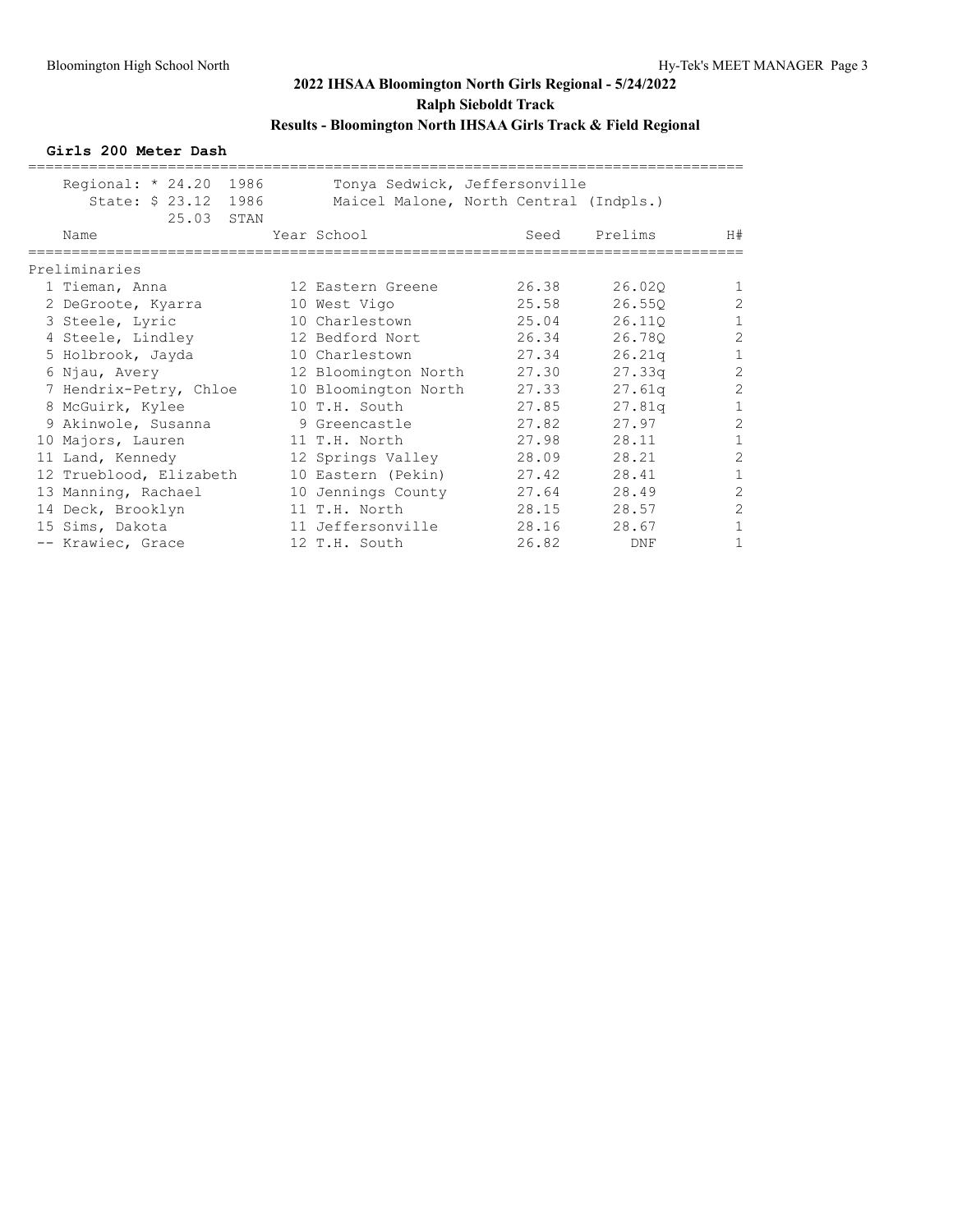**Girls 200 Meter Dash**

| Regional: $* 24.20$ |                                                                                                                                                                |                                                           |                                                                                                                                                           |         |                                                                                   |  |
|---------------------|----------------------------------------------------------------------------------------------------------------------------------------------------------------|-----------------------------------------------------------|-----------------------------------------------------------------------------------------------------------------------------------------------------------|---------|-----------------------------------------------------------------------------------|--|
| Name                |                                                                                                                                                                |                                                           |                                                                                                                                                           |         | Points                                                                            |  |
| Finals              |                                                                                                                                                                |                                                           |                                                                                                                                                           |         |                                                                                   |  |
|                     |                                                                                                                                                                |                                                           | 26.11                                                                                                                                                     | 25.23   | 10                                                                                |  |
|                     |                                                                                                                                                                |                                                           | 26.55                                                                                                                                                     | 25.52   | 8                                                                                 |  |
|                     |                                                                                                                                                                |                                                           | 26.02                                                                                                                                                     | 25.85   | 6                                                                                 |  |
|                     |                                                                                                                                                                |                                                           | 26.78                                                                                                                                                     | 26.53   | 5                                                                                 |  |
|                     |                                                                                                                                                                |                                                           | 27.61                                                                                                                                                     | 27.10   |                                                                                   |  |
|                     |                                                                                                                                                                |                                                           | 27.33                                                                                                                                                     | 27.30   | 3                                                                                 |  |
|                     |                                                                                                                                                                |                                                           | 27.81                                                                                                                                                     | 27.97   | $\mathcal{D}$                                                                     |  |
|                     |                                                                                                                                                                |                                                           | 26.21                                                                                                                                                     | 29.39   |                                                                                   |  |
|                     | 1 Steele, Lyric<br>2 DeGroote, Kyarra<br>3 Tieman, Anna<br>4 Steele, Lindley<br>5 Hendrix-Petry, Chl<br>6 Njau, Avery<br>7 McGuirk, Kylee<br>8 Holbrook, Jayda | 1986<br>State: \$ 23.12 1986<br>25.03 STAN<br>Year School | 10 Charlestown<br>10 West Vigo<br>12 Eastern Greene<br>12 Bedford Nort<br>10 Bloomington North<br>12 Bloomington North<br>10 T.H. South<br>10 Charlestown | Prelims | Tonya Sedwick, Jeffersonville<br>Maicel Malone, North Central (Indpls.)<br>Finals |  |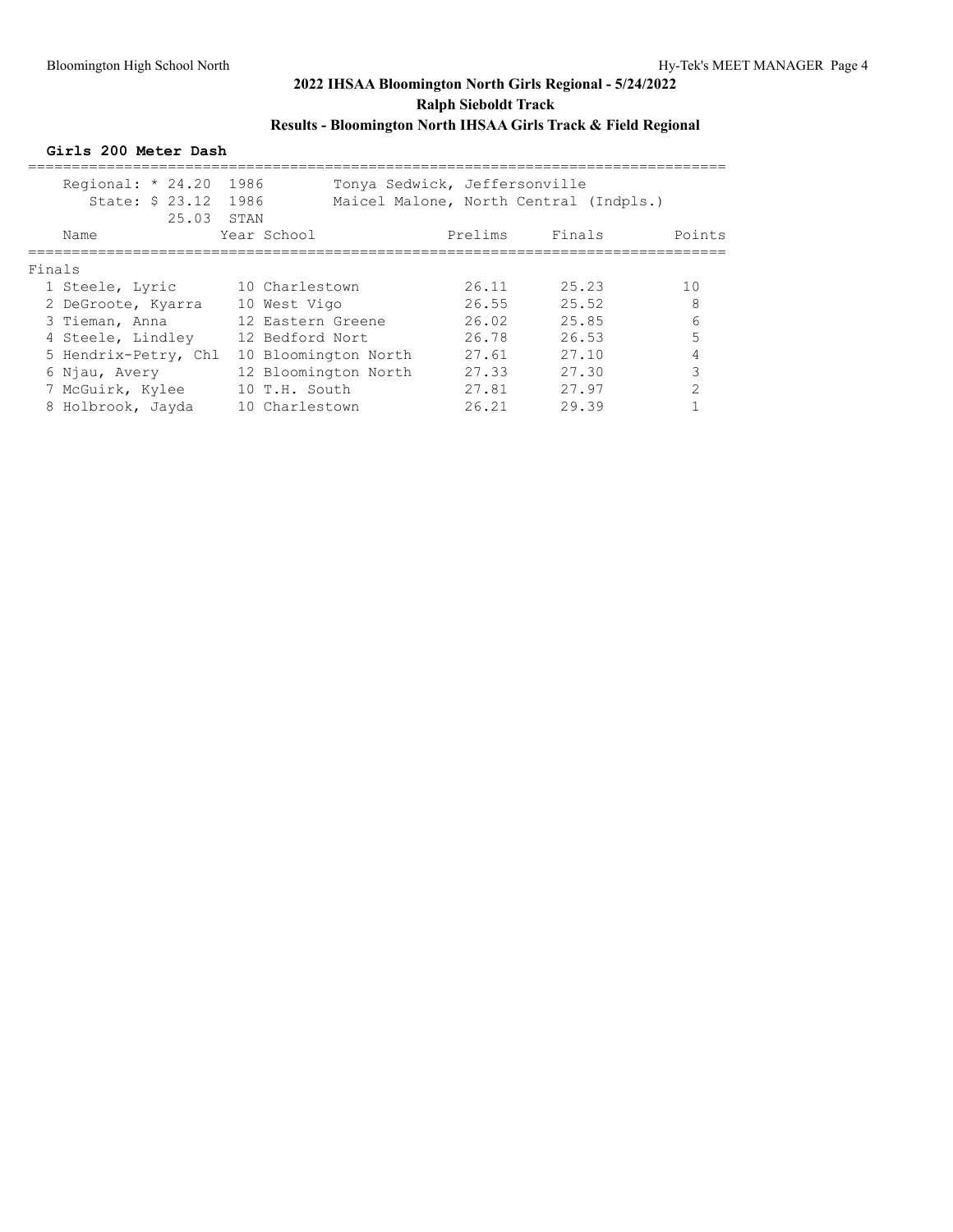### **Girls 400 Meter Dash**

| Regional: $* 56.70$ |               |                                                                                                                                                                                                                                                                                                                                                                 |                                                                                      |                                                                                                                                                                                                                                        |                                                                                       |
|---------------------|---------------|-----------------------------------------------------------------------------------------------------------------------------------------------------------------------------------------------------------------------------------------------------------------------------------------------------------------------------------------------------------------|--------------------------------------------------------------------------------------|----------------------------------------------------------------------------------------------------------------------------------------------------------------------------------------------------------------------------------------|---------------------------------------------------------------------------------------|
| Name                |               | Seed                                                                                                                                                                                                                                                                                                                                                            | Finals                                                                               |                                                                                                                                                                                                                                        | H# Points                                                                             |
|                     |               |                                                                                                                                                                                                                                                                                                                                                                 |                                                                                      | 2                                                                                                                                                                                                                                      | 10                                                                                    |
|                     |               |                                                                                                                                                                                                                                                                                                                                                                 |                                                                                      | 2                                                                                                                                                                                                                                      | 8                                                                                     |
|                     |               |                                                                                                                                                                                                                                                                                                                                                                 |                                                                                      | $2^{\circ}$                                                                                                                                                                                                                            | 6                                                                                     |
|                     | 12 Seymour    |                                                                                                                                                                                                                                                                                                                                                                 |                                                                                      | $\overline{2}$                                                                                                                                                                                                                         | 5                                                                                     |
|                     |               |                                                                                                                                                                                                                                                                                                                                                                 | 1:01.55                                                                              | $\overline{2}$                                                                                                                                                                                                                         | 4                                                                                     |
|                     |               |                                                                                                                                                                                                                                                                                                                                                                 | 1:01.62                                                                              | $\overline{2}$                                                                                                                                                                                                                         | 3                                                                                     |
|                     |               |                                                                                                                                                                                                                                                                                                                                                                 | 1:03.01                                                                              | $\mathbf{1}$                                                                                                                                                                                                                           | 2                                                                                     |
|                     |               |                                                                                                                                                                                                                                                                                                                                                                 | 1:03.02                                                                              | $\mathbf{1}$                                                                                                                                                                                                                           | $\mathbf{1}$                                                                          |
|                     |               | 1:03.52                                                                                                                                                                                                                                                                                                                                                         | 1:03.23                                                                              | $\mathbf{1}$                                                                                                                                                                                                                           |                                                                                       |
|                     |               |                                                                                                                                                                                                                                                                                                                                                                 | 1:03.34                                                                              | $\mathbf{1}$                                                                                                                                                                                                                           |                                                                                       |
|                     | 10 T.H. South |                                                                                                                                                                                                                                                                                                                                                                 | 1:03.37                                                                              | $\overline{2}$                                                                                                                                                                                                                         |                                                                                       |
| 12 Barker, Sophia   |               | 1:04.64                                                                                                                                                                                                                                                                                                                                                         | 1:03.69                                                                              | $\mathbf 1$                                                                                                                                                                                                                            |                                                                                       |
|                     | 10 Northview  | 1:04.48                                                                                                                                                                                                                                                                                                                                                         | 1:04.19                                                                              | $\mathbf{1}$                                                                                                                                                                                                                           |                                                                                       |
| 14 Hawkins, Laney   |               |                                                                                                                                                                                                                                                                                                                                                                 | 1:04.63                                                                              | $\mathbf 1$                                                                                                                                                                                                                            |                                                                                       |
|                     |               |                                                                                                                                                                                                                                                                                                                                                                 | 1:04.86                                                                              |                                                                                                                                                                                                                                        |                                                                                       |
|                     | 10 Paoli      | 1:02.66                                                                                                                                                                                                                                                                                                                                                         | 1:08.02                                                                              | 2                                                                                                                                                                                                                                      |                                                                                       |
|                     |               | 2021<br>State: \$ 52.42 1986<br>57.18 STAN<br>Year School<br>1 DeGroote, Corynn 12 West Vigo<br>3 Holbrook, Jayda 10 Charlestown<br>4 Harpe, Hayley<br>7 Webster, Myla 10 T.H. South<br>8 Bates, Nevaeh<br>9 Brown, Sidney 11 Salem<br>11 Hancewicz, Demme<br>13 Eldridge, Brooklyn<br>11 Charlestown<br>15 Eldridge, Maisie 11 Northview<br>16 Higgins, Carley | 12 Jeffersonville<br>10 Feagans, Kiera 10 Bloomington North 1:02.88<br>10 T.H. North | Amiyah Davis, Bloomington So.<br>$1:00.35$ 59.04<br>$1:01.51$ 59.58<br>$1:00.89$ $1:01.47$<br>5 Easton, Maci 12 West Vigo 1:02.15<br>6 Uti, Trinity 9 Bloomington South 1:02.30<br>1:03.53<br>1:02.87<br>1:01.17<br>1:04.95<br>1:04.80 | Maicel Malone, North Central (Indpls.)<br>2 Reuter, Hanna 12 Martinsville 59.87 59.38 |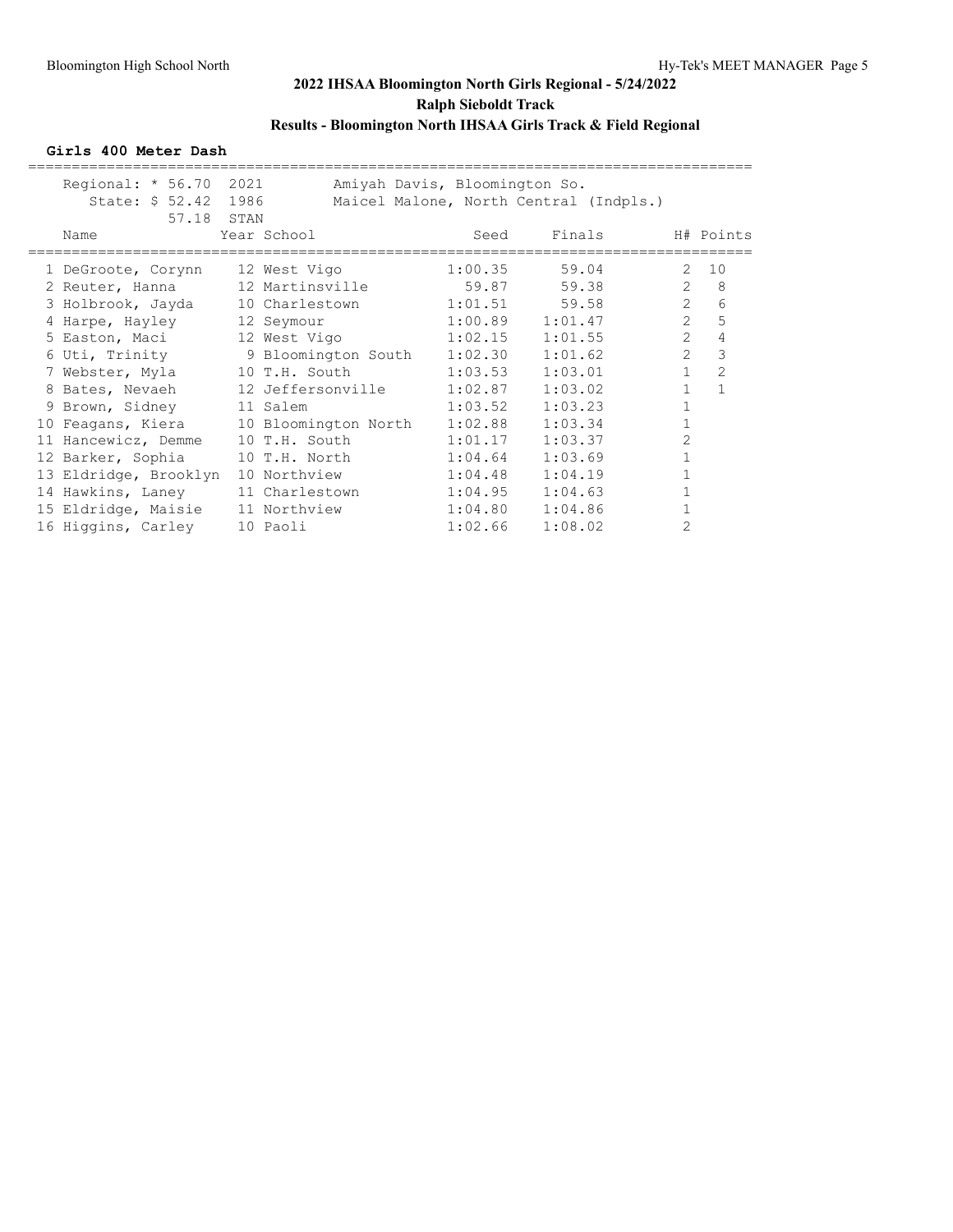**Girls 800 Meter Run**

| Regional: * 2:12.20 1984<br>State: \$ 2:07.91 2013        |                                 | Rachell Roberts, Columbus East | Brittany Neeley, Eastern (Greentown) |            |
|-----------------------------------------------------------|---------------------------------|--------------------------------|--------------------------------------|------------|
| $2:15.27$ STAN                                            |                                 |                                |                                      |            |
| Name                                                      | Year School                     |                                | Seed Finals Points                   |            |
| 1 Somers Glenn, Nola 10 Bloomington North 2:20.46 2:16.58 |                                 |                                |                                      | 10         |
| 2 Grant, Gnister                                          | 10 Northview 2:27.59 2:18.92 8  |                                |                                      |            |
| 3 Miller, Halle                                           | 11 Northview 2:22.34 2:22.52    |                                |                                      | 6          |
| 4 Bitner, Emma 12 Edgewood                                |                                 | $2:23.25$ $2:22.96$            |                                      | 5          |
| 5 Williams, Camilla 10 Bloomington South 2:29.78 2:25.73  |                                 |                                |                                      | $\sqrt{4}$ |
| 6 Worzella, Alina                                         | 12 Martinsville 2:27.13 2:25.99 |                                |                                      | 3          |
| 7 Stone, Elayni 9 Shakamak                                |                                 | 2:23.20                        | 2:26.52                              | 2          |
| 8 White, Grace 11 Switzerland County                      |                                 | 2:31.16 2:27.03                |                                      |            |
| 9 Webster, Hailey 9 Austin                                |                                 | $2:29.59$ $2:30.29$            |                                      |            |
| 10 Hughett, Allison                                       | 11 Orleans                      | $2:29.29$ $2:30.34$            |                                      |            |
| 11 Trinkle, Brooke                                        | 11 Seymour                      | $2:23.90$ $2:33.62$            |                                      |            |
| 12 Jacobi, Samantha                                       | 12 Seymour                      | 2:27.42                        | 2:36.15                              |            |
| 13 Hutts, Natalie                                         | 12 T.H. North 2:32.38 2:38.52   |                                |                                      |            |
| 14 Sowder, Ava 11 Eastern (Pekin) 2:30.93 2:39.46         |                                 |                                |                                      |            |
| 15 Higgins, Carley                                        | 10 Paoli                        | $2:32.47$ $2:55.53$            |                                      |            |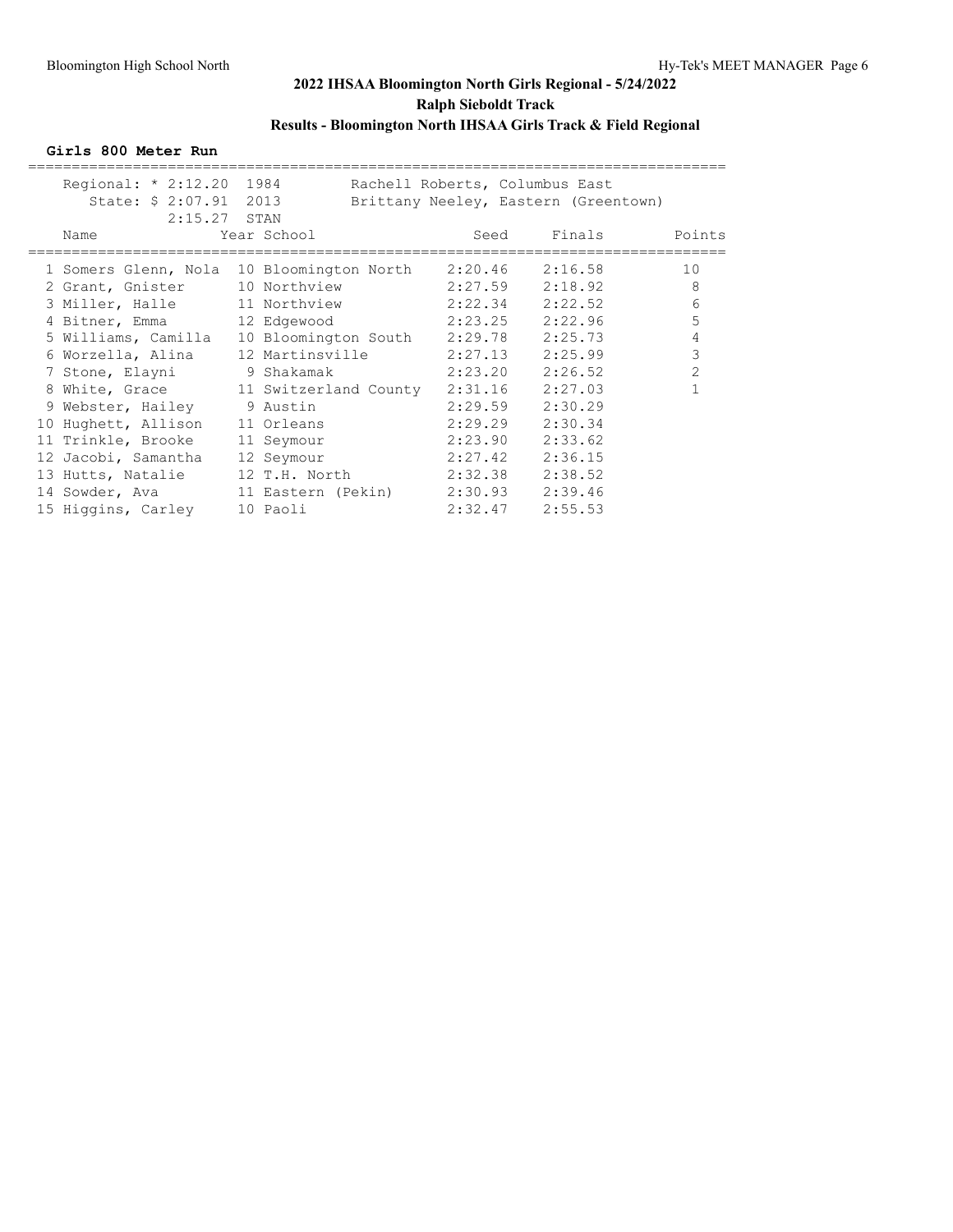### **Girls 1600 Meter Run**

| Name               |                                      |                                                                                                                                                                      | Finals                                                                                                                                                                 | Points                                                                                                                                                                                                                                                                                 |
|--------------------|--------------------------------------|----------------------------------------------------------------------------------------------------------------------------------------------------------------------|------------------------------------------------------------------------------------------------------------------------------------------------------------------------|----------------------------------------------------------------------------------------------------------------------------------------------------------------------------------------------------------------------------------------------------------------------------------------|
| 1 Cakmak, Bea      |                                      |                                                                                                                                                                      | 5:09.75                                                                                                                                                                | 10                                                                                                                                                                                                                                                                                     |
| 2 Hayes, Ellia     |                                      |                                                                                                                                                                      | 5:13.33                                                                                                                                                                | 8                                                                                                                                                                                                                                                                                      |
| 3 Trinkle, Brooke  |                                      |                                                                                                                                                                      | 5:18.01                                                                                                                                                                | 6                                                                                                                                                                                                                                                                                      |
| 4 Callahan, Emma   |                                      |                                                                                                                                                                      | 5:19.21                                                                                                                                                                | 5                                                                                                                                                                                                                                                                                      |
|                    |                                      |                                                                                                                                                                      | 5:19.49                                                                                                                                                                | 4                                                                                                                                                                                                                                                                                      |
|                    |                                      |                                                                                                                                                                      | 5:20.04                                                                                                                                                                | 3                                                                                                                                                                                                                                                                                      |
|                    |                                      |                                                                                                                                                                      | 5:36.00                                                                                                                                                                | $\overline{c}$                                                                                                                                                                                                                                                                         |
| 8 Graham, Clara    |                                      |                                                                                                                                                                      | 5:36.83                                                                                                                                                                |                                                                                                                                                                                                                                                                                        |
| 9 Jones, Sarah     |                                      |                                                                                                                                                                      | 5:47.33                                                                                                                                                                |                                                                                                                                                                                                                                                                                        |
|                    |                                      |                                                                                                                                                                      | 5:50.43                                                                                                                                                                |                                                                                                                                                                                                                                                                                        |
| 11 Morrison, Katie |                                      |                                                                                                                                                                      | 5:51.12                                                                                                                                                                |                                                                                                                                                                                                                                                                                        |
| 12 Roberts, Lanie  |                                      |                                                                                                                                                                      | 5:51.46                                                                                                                                                                |                                                                                                                                                                                                                                                                                        |
| 13 Worzella, Alina |                                      |                                                                                                                                                                      | 5:52.50                                                                                                                                                                |                                                                                                                                                                                                                                                                                        |
| 14 McKain, Paige   |                                      |                                                                                                                                                                      | 5:53.25                                                                                                                                                                |                                                                                                                                                                                                                                                                                        |
| 15 McDivitt, Emma  |                                      |                                                                                                                                                                      | 5:55.41                                                                                                                                                                |                                                                                                                                                                                                                                                                                        |
|                    | 5 Alderman, Calli<br>10 Tucker, Macy | Regional: * 4:55.86 2018<br>State: \$ 4:43.46 2011<br>5:03.30 STAN<br>Year School<br>11 Seymour<br>7 Blais, Lilyanna 9 Eastern Greene<br>12 South Putnam<br>10 Salem | 11 Shawe Memorial 5:23.83<br>6 Rogers, Claire 9 Switzerland County 5:31.29<br>5:42.75<br>5:41.78<br>5:49.90<br>12 Martinsville 5:36.53<br>11 Bloomington North 5:46.39 | Emma Wilson, Greencastle<br>Waverly Neer, Culver Academies<br>Seed<br>12 Bloomington North 5:17.52<br>10 Northview 5:17.69<br>5:27.80<br>11 Bloomington South 5:16.03<br>10 Bloomington South 5:40.87<br>11 Clay City 5:51.87<br>11 Northview 5:36.27<br>12 Brownstown Central 5:54.50 |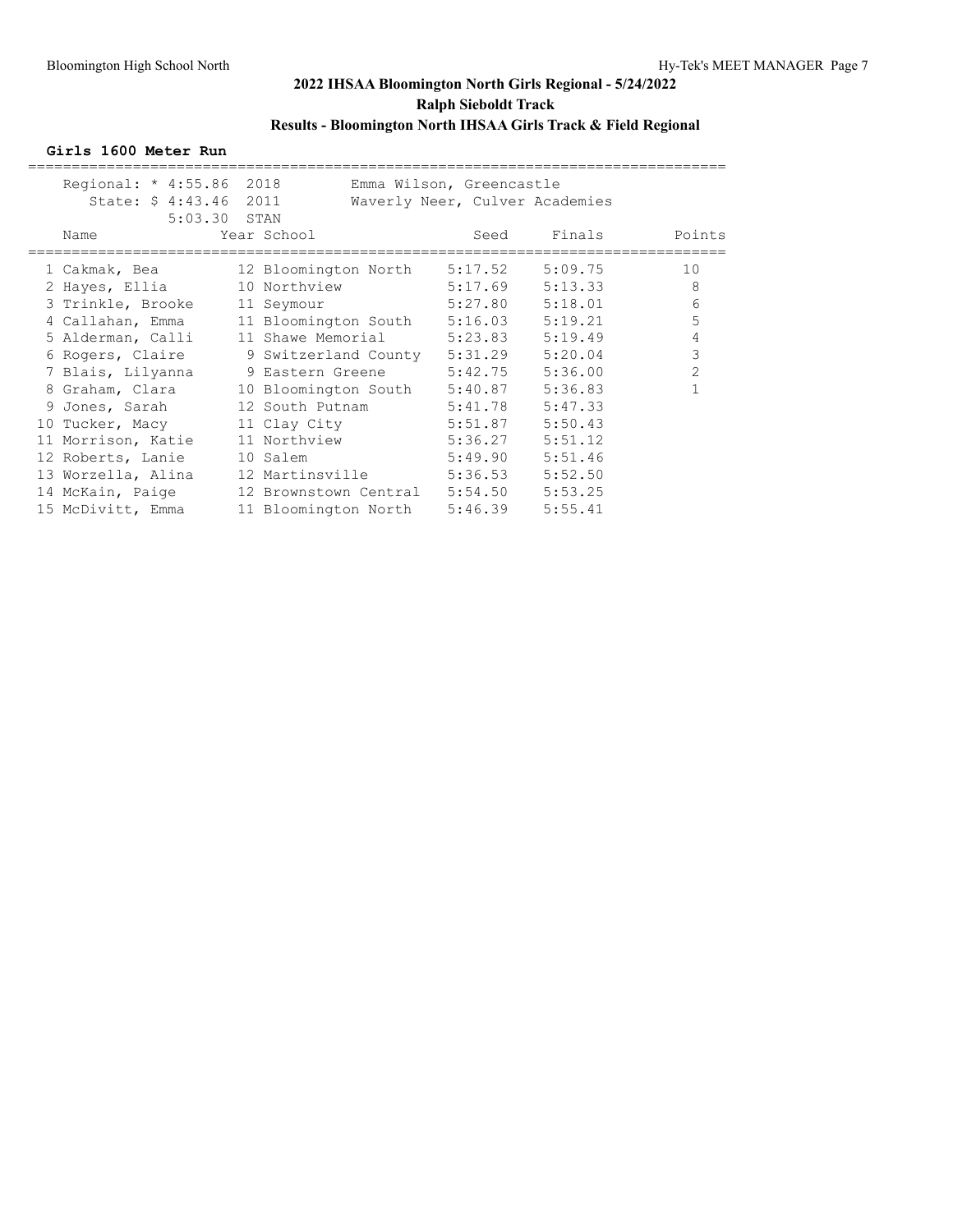**Girls 3200 Meter Run**

| Regional: * 10:16.47 2021<br>State: \$ 10:11.20 2015 |                                | Annalyssa Crain, Edgewood<br>Anna Rohrer, Mishawaka |          |                |
|------------------------------------------------------|--------------------------------|-----------------------------------------------------|----------|----------------|
| $10:54.58$ STAN                                      |                                |                                                     |          |                |
| Name                                                 | Year School                    | Seed                                                |          | Finals Points  |
| 1 Myers, Lily                                        | 11 Bloomington South 10:50.30  |                                                     | 11:21.00 | 10             |
| 2 Gradolf, Hadley 11 Brown County 11:49.97           |                                |                                                     | 11:29.25 | 8              |
| 3 Peals, Micah 12 Northview 12:11.96                 |                                |                                                     | 11:33.98 | 6              |
| 4 Smith, Peyton                                      | 10 Linton-Stockton             | 12:20.88                                            | 11:44.95 | 5              |
| 5 Siefker, Vivienne                                  | 10 Seymour                     | 11:56.97                                            | 11:54.02 | 4              |
| 6 Barada, Kate                                       | 10 Bloomington South           | 12:07.54                                            | 11:57.81 | 3              |
| 7 Allison, Rachel                                    | 11 Bloomington North           | 11:42.92                                            | 12:05.05 | $\overline{2}$ |
| 8 Traylor, Cadence                                   | 11 Madison Cons                | 13:30.76                                            | 12:08.22 |                |
| 9 Folsom, Kinsley                                    | 11 Seymour                     | 12:20.63                                            | 12:15.48 |                |
| 10 Tanksley, Grace                                   | 12 Bedford Nort                | 12:13.23                                            | 12:26.74 |                |
| 11 Tucker, Macy                                      | 11 Clay City                   | 12:29.29                                            | 12:34.46 |                |
| 12 Jones, Sarah                                      | 12 South Putnam                | 12:38.89                                            | 12:36.69 |                |
| 13 Szczerbik, Ella                                   | 11 Cloverdale                  | 12:33.48                                            | 12:44.82 |                |
| 14 McCoy, Jackie                                     | 11 Charlestown                 | 13:17.89                                            | 13:07.58 |                |
| 15 Hall, Megan                                       | 10 Austin                      | 13:03.07                                            | 13:25.41 |                |
| 16 Sullivan, Sydnee                                  | 10 White River Valley 12:41.29 |                                                     | 14:17.97 |                |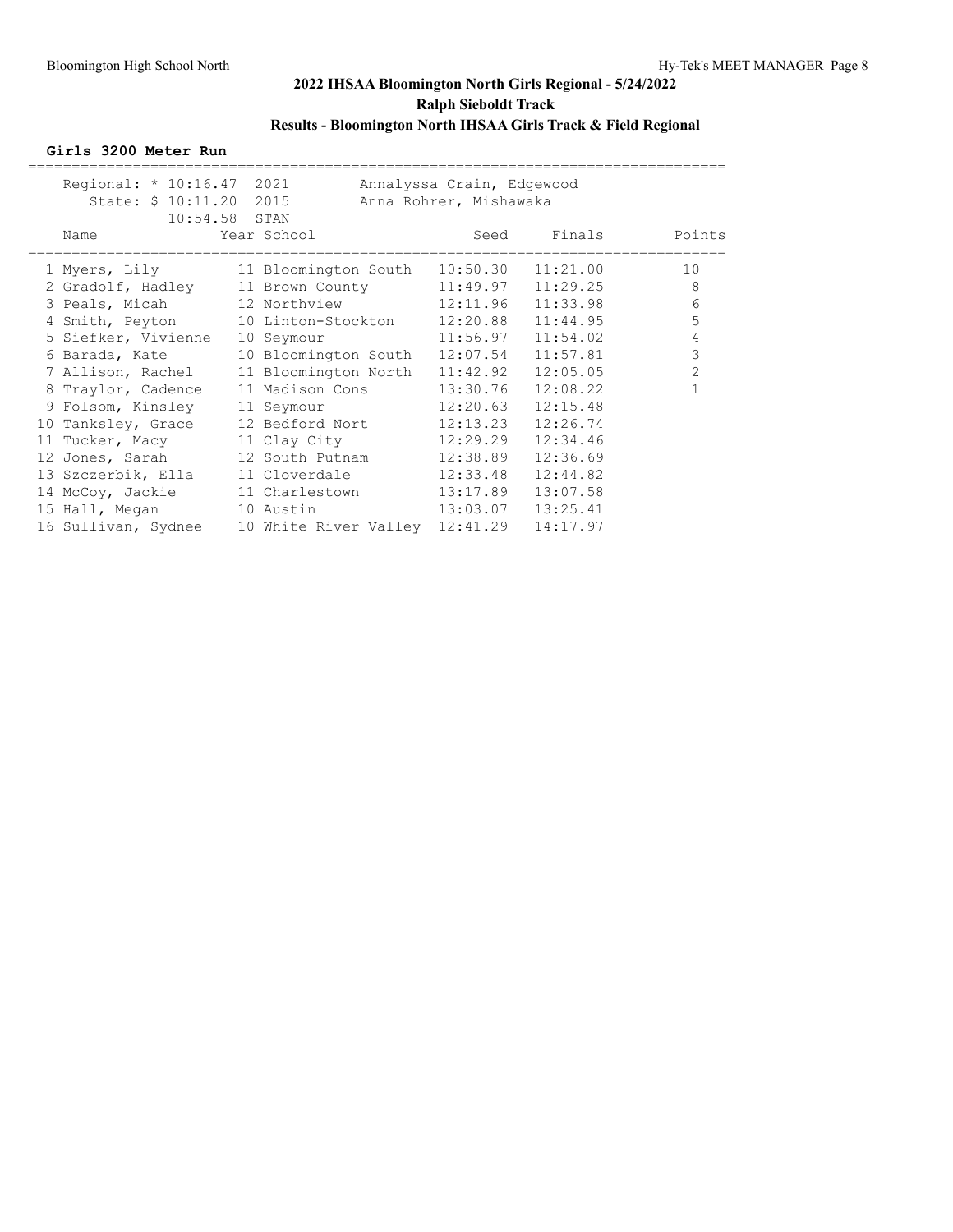#### **Girls 100 Meter Hurdles**

| Regional: * 14.83 2014<br>State: \$ 13.93 2018 |      | Trinity Clements, Bloomington North<br>Destiny Washington, Lake Central |       |                    |                |
|------------------------------------------------|------|-------------------------------------------------------------------------|-------|--------------------|----------------|
| 14.93<br>Name                                  | STAN | Year School                                                             | Seed  | Prelims            | H#             |
| Preliminaries                                  |      |                                                                         |       |                    |                |
| 1 Kante, Kyla                                  |      | 12 Bloomington North                                                    | 15.16 | 15.040             | 1              |
| 2 Ison, Kathryn                                |      | 10 North Central                                                        | 15.73 | 15.690             | $\overline{c}$ |
| 3 Hale, Audrianna                              |      | 10 Linton-Stockton                                                      | 16.01 | 15.990             | $\overline{2}$ |
| 4 Brickertt, Bailey                            |      | 10 South Putnam                                                         | 15.99 | 16.010             | 1              |
| 5 Wuestefeld, Cali                             |      | 10 T.H. North                                                           | 16.41 | 16.28q             | $\mathbf{1}$   |
| 6 Phillips, Arielle                            |      | 11 Jeffersonville                                                       | 15.95 | 16.28 <sub>q</sub> | $\mathbf{1}$   |
| 7 Grady, Katelyn                               |      | 12 Silver Creek                                                         | 17.05 | 16.70q             | $\mathbf{1}$   |
| 8 Thompson, Camryn                             |      | 11 Brownstown Central                                                   | 16.97 | 16.74q             | $\mathbf{1}$   |
| 9 Eberle, Demaris                              |      | 10 Bloomington North                                                    | 16.09 | 16.76              | $\overline{c}$ |
| 10 King, Anneiah                               |      | 10 Charlestown                                                          | 17.42 | 17.28              | $\mathbf{1}$   |
| 11 Whitfield, Payten                           |      | 12 Eastern (Pekin)                                                      | 16.47 | 17.54              | $\mathbf{1}$   |
| 11 Fehribach, Kyrsten                          |      | 11 Paoli                                                                | 15.82 | 17.54              | $\overline{2}$ |
| 13 Brawner, Lydia                              |      | 11 Silver Creek                                                         | 16.81 | 17.57              | $\overline{2}$ |
| 14 Elam, Lauren                                |      | 12 Greencastle                                                          | 16.85 | 17.95              | $\overline{c}$ |
| 15 Agostini, Alessia                           |      | 12 Bedford Nort                                                         | 17.37 | 18.25              | $\overline{2}$ |
| 16 Asdell, Aubrey                              |      | 11 Scottsburg                                                           | 17.41 | 19.34              | $\overline{2}$ |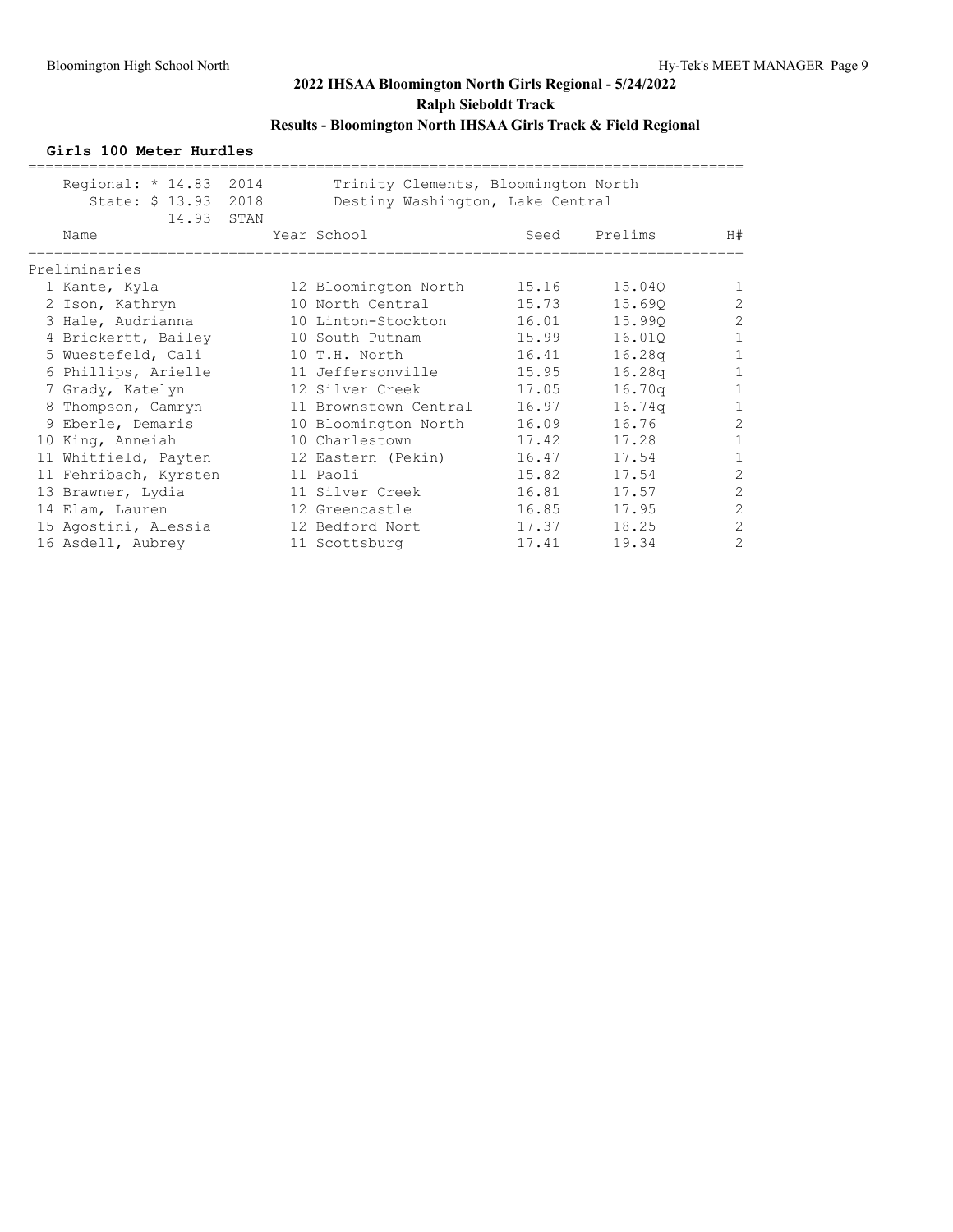#### **Girls 100 Meter Hurdles**

|        | Regional: $* 14.83$<br>State: \$ 13.93 2018<br>14.93 | 2014<br>STAN         | Destiny Washington, Lake Central |                | Trinity Clements, Bloomington North |                |
|--------|------------------------------------------------------|----------------------|----------------------------------|----------------|-------------------------------------|----------------|
|        | Name                                                 | Year School          |                                  | Prelims Finals |                                     | Points         |
| Finals |                                                      |                      |                                  |                |                                     |                |
|        | 1 Kante, Kyla                                        | 12 Bloomington North |                                  | 15.04          | 14.84 STAN                          | 10             |
|        | 2 Ison, Kathryn                                      | 10 North Central     |                                  | 15.69          | 15.51                               | 8              |
|        | 3 Hale, Audrianna                                    | 10 Linton-Stockton   |                                  | 15.99          | 15.73                               | 6              |
|        | 4 Brickertt, Bailey                                  | 10 South Putnam      |                                  | 16.01          | 15.77                               | 5              |
|        | 5 Phillips, Arielle                                  | 11 Jeffersonville    |                                  | 16.28          | 15.81                               |                |
|        | 6 Wuestefeld, Cali                                   | 10 T.H. North        |                                  | 16.28          | 16.45                               | ς              |
|        | 7 Thompson, Camryn                                   |                      | 11 Brownstown Central            | 16.74          | 16.83                               | $\mathfrak{D}$ |
|        | 8 Grady, Katelyn                                     | 12 Silver Creek      |                                  | 16.70          | 16.97                               |                |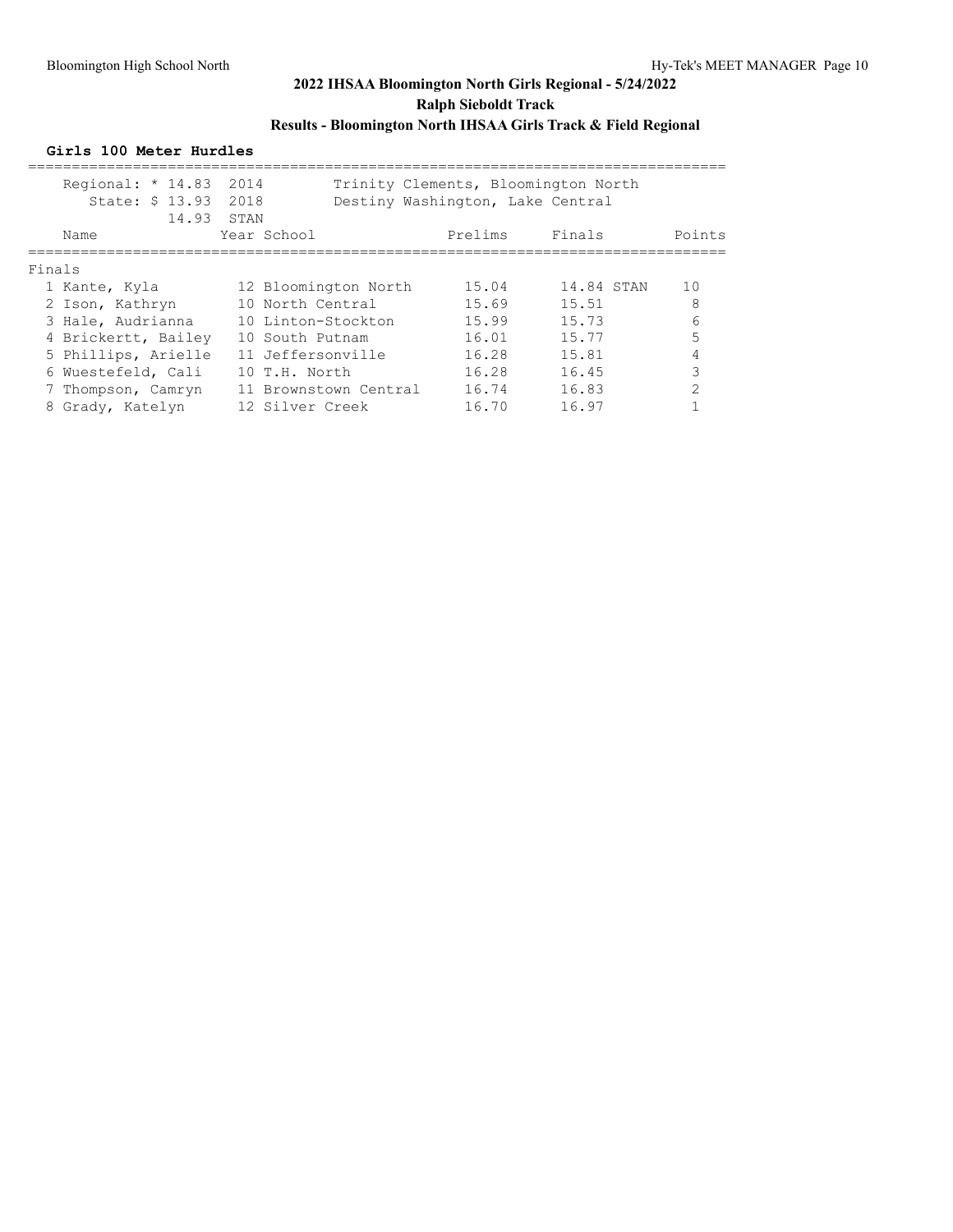### **Girls 300 Meter Hurdles**

| Regional: $* 43.96$<br>State: \$ 41.36         | 2015<br>2014 |                | Keri Ertel, Jennings Cou<br>Symone Black, Ft. Wayne Concordia |        |                |              |
|------------------------------------------------|--------------|----------------|---------------------------------------------------------------|--------|----------------|--------------|
| 45.16 STAN<br>Name                             |              | Year School    | Seed                                                          | Finals |                | H# Points    |
| 1 Francis, Ella 12 Bloomington North           |              |                | 49.07                                                         | 45.70  | 2              | 10           |
| 2 Fehribach, Kyrsten 11 Paoli                  |              |                | 48.21                                                         | 47.21  | $\mathbf{2}$   | 8            |
| 3 Grady, Katelyn 12 Silver Creek               |              |                | 48.98                                                         | 47.72  | $2^{\circ}$    | 6            |
| 4 Ison, Kathryn 10 North Central 48.63         |              |                |                                                               | 47.82  | $\overline{2}$ | 5            |
| 5 Thompson, Camryn 11 Brownstown Central 51.22 |              |                |                                                               | 49.64  | 1              | 4            |
| 6 Goerges, Addison 10 Edgewood                 |              |                | 50.12                                                         | 49.70  | $\overline{2}$ | 3            |
| 7 Chumley, Haylee 12 T.H. North 50.39          |              |                |                                                               | 49.83  | $\mathbf{1}$   | 2            |
| 8 Sebastian, Christy 12 Brown County           |              |                | 48.62                                                         | 50.27  | $\overline{2}$ | $\mathbf{1}$ |
| 9 Phillips, Arielle 11 Jeffersonville          |              |                | 52.22                                                         | 50.42  | $\mathbf{1}$   |              |
| 10 Vittetow, Lilly 12 South Putnam             |              |                | 50.66                                                         | 50.87  |                |              |
| 11 Cooley, Te'Rah 9 T.H. South                 |              |                | 50.85                                                         | 51.47  |                |              |
| 12 Hemmerling, Olivia                          |              | 10 Cloverdale  | 51.51                                                         | 51.74  |                |              |
| 13 Stallcop, Sophie                            |              | 10 Northview   | 52.06                                                         | 51.87  |                |              |
| 14 Jones, Lucy                                 |              | 9 Silver Creek | 50.15                                                         | 52.08  | $\overline{c}$ |              |
| 15 Reynolds, Brooke 10 Mitchell                |              |                | 51.98                                                         | 54.44  |                |              |
| -- Jones, Courtney                             |              | 12 T.H. South  | 46.65                                                         | DNF    | 2              |              |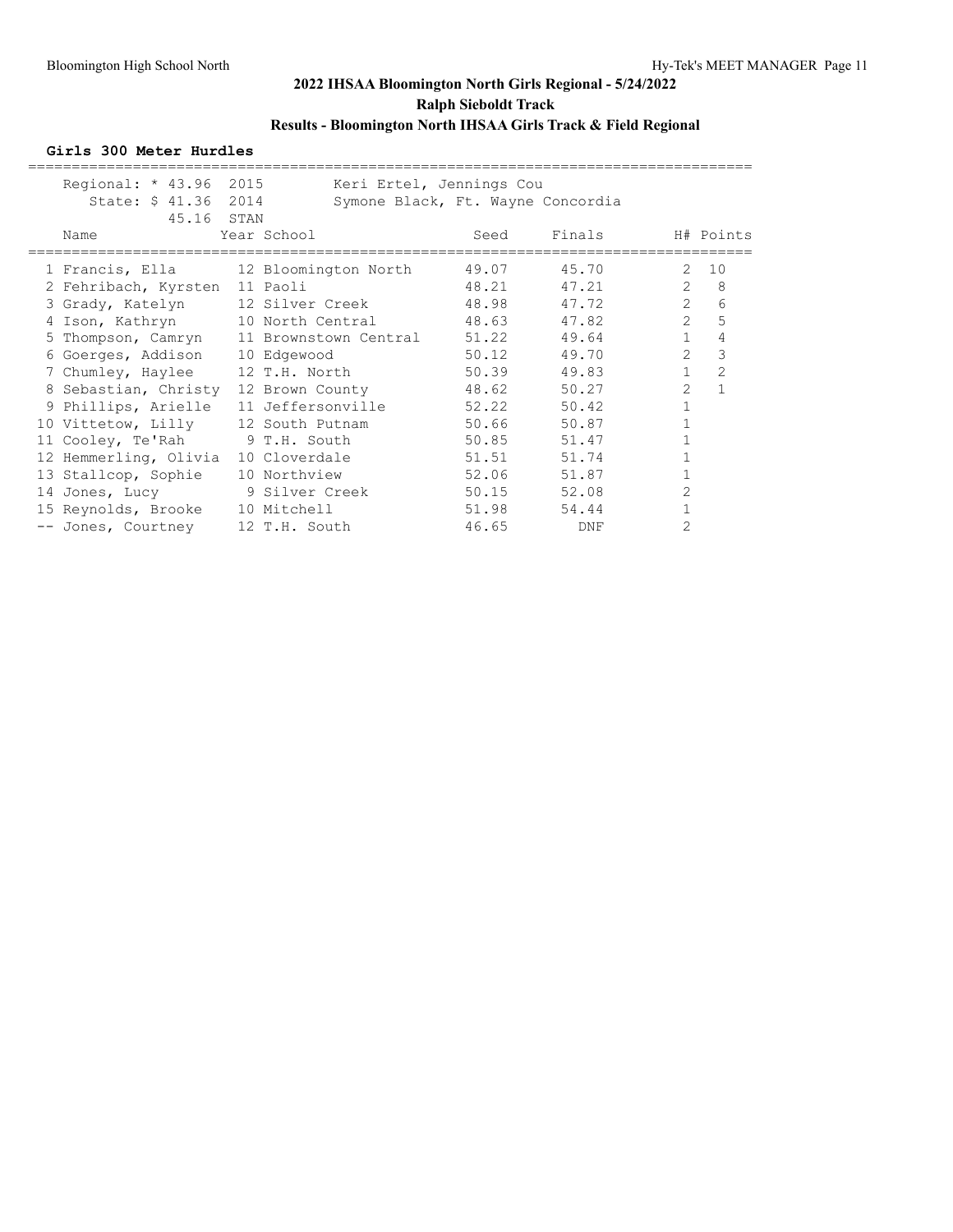#### **Girls 4x100 Meter Relay**

| Regional: $* 48.54$<br>2016<br>2003<br>State: \$ 45.75 |    | Bloomington South, Bloomington So.<br>A Kao, M Cummings, C Bomba, M Grabowski<br>Fort Wayne Northrop, Fort Wayne Northrop |              |                           |
|--------------------------------------------------------|----|---------------------------------------------------------------------------------------------------------------------------|--------------|---------------------------|
| 48.66<br>STAN<br>School                                |    | Seed<br>Finals                                                                                                            |              | H# Points<br>============ |
| 1 Terre Haute South Vigo                               |    | 49.58<br>49.39                                                                                                            | 2            | 10                        |
| 1) McGuirk, Kylee 10                                   |    | 2) Krawiec, Grace 12                                                                                                      |              |                           |
| 3) Blakey, Shalane 9                                   |    | 4) Jones, Courtney 12                                                                                                     |              |                           |
| 5) Ealy, Reagan 11                                     |    | 6) Miranda, Trinity 12                                                                                                    |              |                           |
| 7) Cooley, Te'Rah 9                                    | 8) |                                                                                                                           |              |                           |
| 2 Charlestown                                          |    | 50.78<br>49.60                                                                                                            | 2            | 8                         |
| 1) King, Demaria 12                                    |    | 2) King, Anneiah 10                                                                                                       |              |                           |
| 3) Holbrook, Jayda 10                                  |    | 4) Steele, Lyric 10                                                                                                       |              |                           |
| 5) Andrews, Talia 11                                   |    | 6) Goedeker, Sadee 12                                                                                                     |              |                           |
| 3 Bloomington North                                    |    | 50.56<br>50.10                                                                                                            | 2            | 6                         |
| 1) Deemer, Cora 11                                     |    | 2) Hendrix-Petry, Chloe 10                                                                                                |              |                           |
| 3) Njau, Avery 12                                      |    | 4) Kante, Kyla 12                                                                                                         |              |                           |
| 5) Eberle, Demaris 10                                  |    | 6) Trueblood, Stella 12                                                                                                   |              |                           |
| 7) Rogers, Daisy 9                                     |    | 8) Francis, Ella 12                                                                                                       |              |                           |
| 4 Edgewood                                             |    | 50.71<br>50.68                                                                                                            | 2            | 5                         |
| 1) Sherfield, Claire 12                                |    | 2) Abram, Ashley 10                                                                                                       |              |                           |
| 3) Goerges, Addison 10                                 |    | 4) Hayden, Ella 11                                                                                                        |              |                           |
| 5) Stephens, Piper 10                                  |    | 6) Edwards, Emma 10                                                                                                       |              |                           |
| 5 Jeffersonville                                       |    | 52.30<br>51.07                                                                                                            | $\mathbf{1}$ | 4                         |
| 1) Phillips, Arielle 11                                |    | 2) Sims, Dakota 11                                                                                                        |              |                           |
| 3) Fountain, MacKenzie 12                              |    | 4) Bates, Nevaeh 12                                                                                                       |              |                           |
| 5) Palmer, Ny'Anza 11                                  |    | 6) Motley, Kyndia 12                                                                                                      |              |                           |
| 7) Davis, Jaden 11                                     |    | 8) Camp, KeiAsia 9                                                                                                        |              |                           |
| 6 Northview                                            |    | 51.58<br>51.35                                                                                                            | 2            | 3                         |
| 1) Vitz, Raimey 12                                     |    | 2) Vitz, Rylie 12                                                                                                         |              |                           |
| 3) Timberman, Macey 12                                 |    | 4) Buchanan, Katie 11                                                                                                     |              |                           |
| 5) Reginald, Gelissa 10                                |    | 6) Stallcop, Sophie 10                                                                                                    |              |                           |
| 7 Martinsville                                         |    | 51.47<br>51.52                                                                                                            | 2            | 2                         |
| 1) Moscrip, Maddie 10<br>3) Johnson, Jade 11           |    | 2) Kerns, Emma 10                                                                                                         |              |                           |
| 5) Bailey, Abby 12                                     |    | 4) Reuter, Holli 12<br>6) Davis, Reese 11                                                                                 |              |                           |
| 8 Shakamak                                             |    | 51.88<br>51.62                                                                                                            | 2            | $\mathbf{1}$              |
| 1) Stone, Elayni 9                                     |    | 2) Hammond, Chase 9                                                                                                       |              |                           |
| 3) Boram, Mahayla 12                                   |    | 4) Stone, Jaci 12                                                                                                         |              |                           |
| 5) Slough, Kenzie 11                                   | 6) |                                                                                                                           |              |                           |
| 9 Terre Haute North Vigo                               |    | 52.45<br>51.74                                                                                                            | 1            |                           |
| 1) Deck, Brooklyn 11                                   |    | 2) La Torre Diaz, Chaleonishka 11                                                                                         |              |                           |
| 3) Wuestefeld, Cali 10                                 |    | 4) Gauer, Caroline 10                                                                                                     |              |                           |
| 5) Templeton, Katherine 12                             |    | 6) Majors, Lauren 11                                                                                                      |              |                           |
| 10 Eastern (Pekin)                                     |    | 52.02<br>51.96                                                                                                            | 2            |                           |
| 1) Trueblood, Elizabeth 10                             |    | 2) Lewis, Gracie 11                                                                                                       |              |                           |
| 3) Whitfield, Payten 12                                |    | 4) Jeter, Mckenna 12                                                                                                      |              |                           |
| 11 Bloomington South                                   |    | 53.00<br>52.35                                                                                                            | 1            |                           |
| 1) Lutz, Claire 10                                     |    | 2) Freeman, Mackenzie 10                                                                                                  |              |                           |
| 3) Pedersen, Carlie 10                                 |    | 4) Russo, Emilia 9                                                                                                        |              |                           |
| 5) Giordano, Eva 10                                    |    | 6) Uti, Trinity 9                                                                                                         |              |                           |
| 7) Cappy, Atley 10                                     |    | 8) Surdam, Bella 9                                                                                                        |              |                           |
| 12 Greencastle                                         |    | 52.48<br>52.43                                                                                                            | 1            |                           |
| 1) Elam, Lauren 12                                     |    | 2) Shrum, Autumn 11                                                                                                       |              |                           |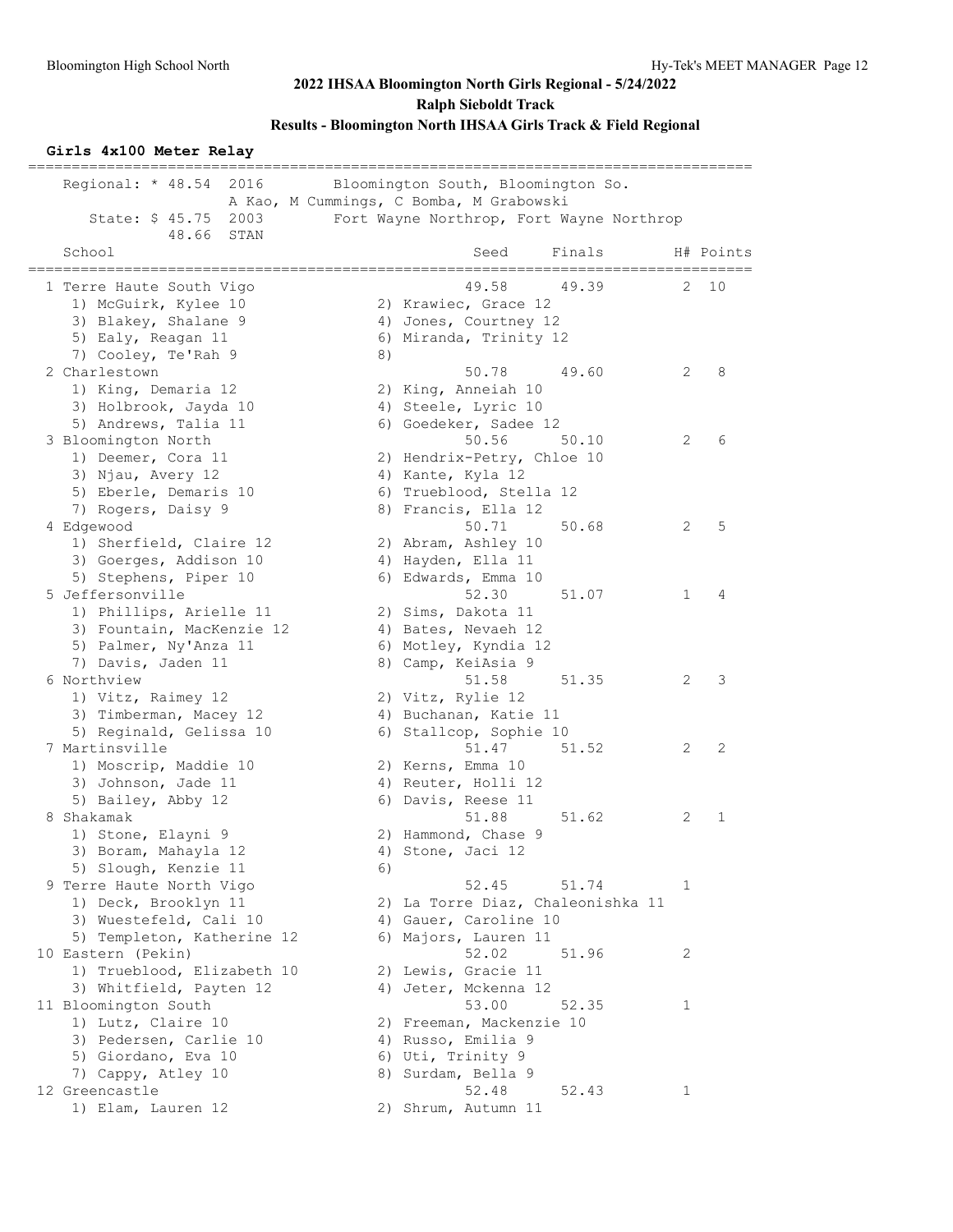## **2022 IHSAA Bloomington North Girls Regional - 5/24/2022 Ralph Sieboldt Track Results - Bloomington North IHSAA Girls Track & Field Regional**

## **....Girls 4x100 Meter Relay** 3) Dobbs, Ali 9 4) Akinwole, Susanna 9<br>5) Chavez, Raigan 12 6) Hicks, Daisha 10 5) Chavez, Raigan 12 (6)<br>5) Parker, Isabella 10 (8) 7) Parker, Isabella 10

|  | )) raikei, isaneila iv  | $\circ$ |                          |              |
|--|-------------------------|---------|--------------------------|--------------|
|  | 13 Brownstown Central   |         | 52.64 52.51              | $\mathbf{1}$ |
|  | 1) Yeadon, Jazzlynn 12  |         | 2) Schepman, Madaline 11 |              |
|  | 3) McPherson, Noelani 9 |         | 4) Thompson, Camryn 11   |              |
|  | 5) Hackman, Madelyn 11  |         | 6) Wheeles, Alexa 10     |              |
|  | 7) Reinbold, Emily 10   |         | 8) McCormick, Kaitlyn 12 |              |
|  | 14 Springs Valley       |         | 52.62 52.65              | $\mathbf{1}$ |
|  | 1) Cooper, Allie 12     |         | 2) Campbell, Miya 11     |              |
|  | 3) Hall, Macy 11        |         | 4) Land, Kennedy 12      |              |
|  | 5) Buchanan, Brynne 11  |         | 6) Hewitt, Serenity 11   |              |
|  | 7) Green, Danieca 10    |         | 8) Courtney, Alexis 9    |              |
|  | 15 Silver Creek         |         | 53.86 53.89              | $\mathbf{1}$ |
|  | 1) Brawner, Lydia 11    |         | 2) Windell, Ryleigh 11   |              |
|  | 3) Hagan, Shyanne 12    |         | 4) Newsome, Raven 10     |              |
|  | 5) Jones, Lucy 9        |         | 6) Grady, Katelyn 12     |              |
|  | 7) Freitas, Reagan 10   | 8)      |                          |              |
|  | 16 Madison Consolidated |         | 53.93 54.48              | 1            |
|  | 1) Bilz, Claire 12      |         | 2) Cline, Bridget 10     |              |
|  | 3) Ralston, Breck 11    |         | 4) Ross, Autumn 9        |              |
|  | 5) Bronkella, Grace 11  |         | 6) Phelps, Iyana 10      |              |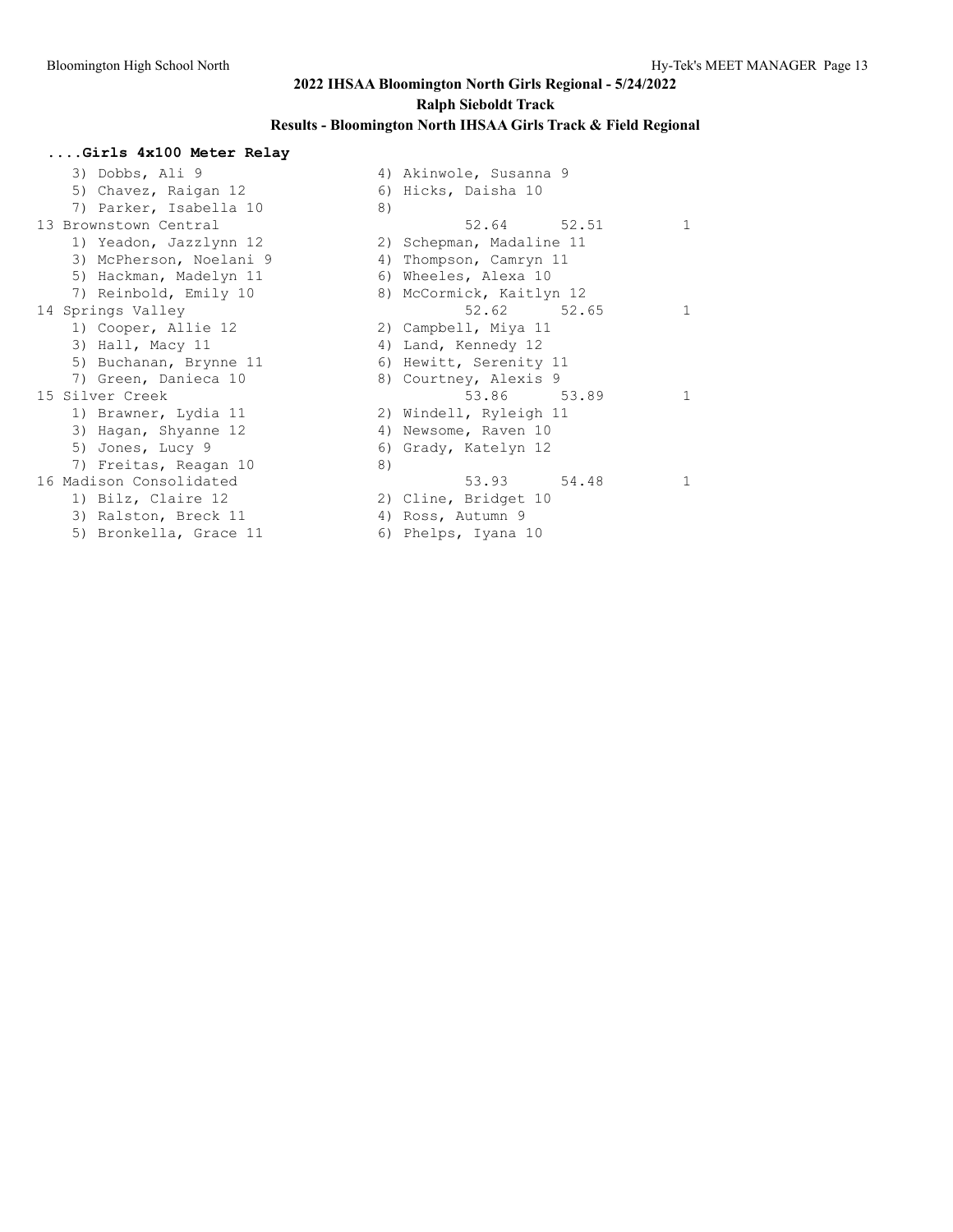### **Girls 4x400 Meter Relay**

| Regional: $* 4:00.59$<br>2014<br>State: \$ 3:47.37<br>2011 |    | Bloomington North, Bloomington No.<br>T Clements, G Heeb, J Campbell, K Raphael<br>Lawrence North, Lawrence North |   |           |
|------------------------------------------------------------|----|-------------------------------------------------------------------------------------------------------------------|---|-----------|
| 3:57.75<br>STAN<br>School                                  |    | Seed<br>Finals                                                                                                    |   | H# Points |
| 1 West Vigo                                                |    | 4:09.10<br>4:03.04                                                                                                | 3 | 10        |
| 1) DeGroote, Corynn 12                                     |    | 2) Holman, LaNiceon 9                                                                                             |   |           |
| 3) Easton, Maci 12                                         |    | 4) DeGroote, Kyarra 10                                                                                            |   |           |
| 5) Roush, Cassie 10                                        | 6) |                                                                                                                   |   |           |
| 2 Bloomington North                                        |    | 4:03.73<br>4:03.34                                                                                                | 3 | 8         |
| 1) Feagans, Kiera 10                                       |    | 2) Kante, Kyla 12                                                                                                 |   |           |
| 3) Deemer, Cora 11                                         |    | 4) Somers Glenn, Nola 10                                                                                          |   |           |
| 5) Hendrix-Petry, Chloe 10                                 |    | 6) Njau, Avery 12                                                                                                 |   |           |
| 7) Francis, Ella 12                                        |    | 8) Cakmak, Bea 12                                                                                                 |   |           |
| 3 Martinsville                                             |    | 4:12.71<br>4:10.57                                                                                                | 3 | 6         |
| 1) Reuter, Holli 12                                        |    | 2) Worzella, Alina 12                                                                                             |   |           |
| 3) DeMoss, Sophia 12                                       |    | 4) Reuter, Hanna 12                                                                                               |   |           |
| 5) Kerns, Emma 10                                          |    | 6) Moscrip, Maddie 10                                                                                             |   |           |
| 4 Edgewood                                                 |    | 4:10.79<br>4:11.40                                                                                                | 3 | 5         |
| 1) Edwards, Emma 10                                        |    | 2) Sherfield, Claire 12                                                                                           |   |           |
| 3) Powell, Zoe 12                                          |    | 4) Bitner, Emma 12                                                                                                |   |           |
| 5) Stephens, Piper 10                                      |    | 6) Hayden, Ella 11                                                                                                |   |           |
| 7) Goerges, Addison 10                                     |    | 8) Haskett, Riley 10                                                                                              |   |           |
| 5 Terre Haute South Vigo                                   |    | 4:12.82<br>4:15.31                                                                                                | 3 | 4         |
| 1) Blakey, Shalane 9                                       |    | 2) Webster, Myla 10                                                                                               |   |           |
| 3) Rose, Ava 12                                            |    | 4) Hancewicz, Demme 10                                                                                            |   |           |
| 5) Beaumont, Lauren 11                                     |    | 6) Beaumont, Madison 10                                                                                           |   |           |
| 7) Powell, Courtney 9                                      |    | 8) Clark, Abby 10                                                                                                 |   |           |
| 6 Bloomington South                                        |    | 4:13.32<br>4:18.02                                                                                                | 3 | 3         |
| 1) Uti, Trinity 9                                          |    | 2) Callahan, Emma 11                                                                                              |   |           |
| 3) Williams, Camilla 10                                    |    | 4) Myers, Lily 11                                                                                                 |   |           |
| 5) Russo, Emilia 9                                         |    | 6) May, Jessie 10                                                                                                 |   |           |
| 7) Yang, Danielle 9                                        |    | 8) Freeman, Mackenzie 10                                                                                          |   |           |
| 7 Greencastle                                              |    | 4:27.98<br>4:22.18                                                                                                | 2 | 2         |
| 1) Akinwole, Susanna 9                                     |    | 2) Elam, Lauren 12                                                                                                |   |           |
| 3) Dobbs, Ali 9                                            |    | 4) Bandy, Kyra 9                                                                                                  |   |           |
| 5) Shrum, Autumn 11                                        |    | 6) Chavez, Raigan 12                                                                                              |   |           |
| 7) Plew, Madalyn 10<br>8 Northview                         |    | 8) Owens, Kylee 10<br>4:16.31<br>4:23.12                                                                          | 3 | 1         |
| 1) Hayes, Ellia 10                                         |    | 2) Miller, Halle 11                                                                                               |   |           |
| 3) Eldridge, Brooklyn 10                                   |    | 4) Grant, Gnister 10                                                                                              |   |           |
| 5) Eldridge, Maisie 11                                     |    | 6) Buchanan, Katie 11                                                                                             |   |           |
| 7) Morrison, Katie 11                                      | 8) |                                                                                                                   |   |           |
| 9 Jeffersonville                                           |    | 4:17.34<br>4:23.13                                                                                                | 3 |           |
| 1) Fountain, MacKenzie 12                                  |    | 2) Phillips, Arielle 11                                                                                           |   |           |
| 3) Sims, Dakota 11                                         |    | 4) Bates, Nevaeh 12                                                                                               |   |           |
| 5) Palmer, Ny'Anza 11                                      |    | 6) Davis, Jaden 11                                                                                                |   |           |
| 7) Rogers, Sian 10                                         |    | 8) Camp, KeiAsia 9                                                                                                |   |           |
| 10 Switzerland County                                      |    | 4:29.20<br>4:25.03                                                                                                | 2 |           |
| 1) Flanders, Brooklyn 11                                   |    | 2) White, Grace 11                                                                                                |   |           |
| 3) Wetzel, Megan 10                                        |    | 4) Kappes, Raylinn 12                                                                                             |   |           |
| 5) Burkholder, Avy 9                                       |    | 6) Detmer, Alisha 12                                                                                              |   |           |
| 11 Eastern Greene (Bloomfield)                             |    | 4:29.55<br>4:25.49                                                                                                | 1 |           |
| 1) Kines, Aloria 12                                        |    | 2) Workman, Indy 12                                                                                               |   |           |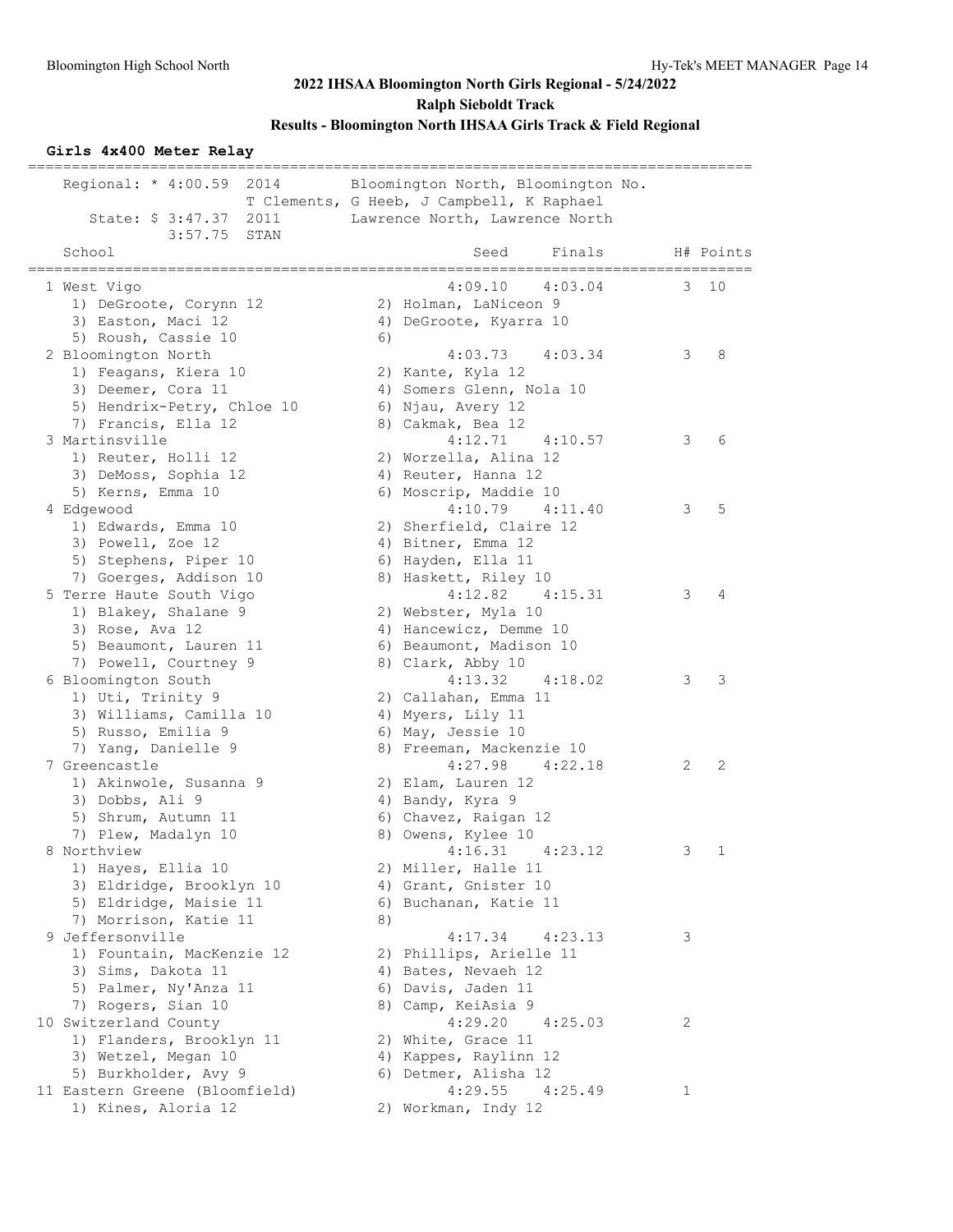## **....Girls 4x400 Meter Relay** 3) Tieman, Anna 12 4) George, Addison 12 5) Hudson, Ashley  $11$  6) 12 Eastern (Pekin) 4:26.07 4:29.71 2 1) Jeter, Mckenna 12 2) Sowder, Ava 11 3) Gonzalez, Anastasia 9 4) Whitfield, Payten 12 13 Linton-Stockton 4:29.55 4:32.42 1 1) Chambers, Carsyn 11 2) Jerrells, Sydney 10 3) Hallatt, Rylee 11 4) Hale, Audrianna 10 5) Rice, Chevy 9 6) Page, Adriona 11 7) McKee, Addisyn 9 8) Oliver, Lillie 12 14 Brownstown Central 2020 12:36.23 4:36.23 4:32.92 1 1) Thompson, Camryn 11 2) Schepman, Madaline 11 3) McPherson, Noelani 9 4) Yeadon, Jazzlynn 12 5) Wilkins, Liberty 9 6) Lokey, Tori 10 7) Stuckwisch, Madison 11 and 8) McKain, Paige 12 15 Terre Haute North Vigo **4:27.43** 4:37.42 2 1) Barker, Sophia 10 2) Deck, Brooklyn 11 3) Chumley, Haylee 12 4) Gauer, Caroline 10 5) Thompson, Alyse 10 6) Dailey, Claire 11 16 Seymour 4:23.66 4:49.40 2 1) Lemon, Addison 11 2) Trinkle, Brooke 11 3) Jacobi, Samantha 12 4) Harpe, Hayley 12 5) Siefker, Vivienne 10 6) Lewis, Grace 11 7) Henderson, Ashlyn 10 8) Montgomery, Sydney 10 -- Charlestown 4:19.60 DQ 2 1) Hawkins, Laney 11 120 20 Faulkner, Emma 10 3) Steele, Lyric 10 4) Holbrook, Jayda 10 5) Mccoy, Jessica 11  $\qquad \qquad$  6) Kinser, Kaylee 10

7) Goedeker, Sadee 12 (8)

- 
-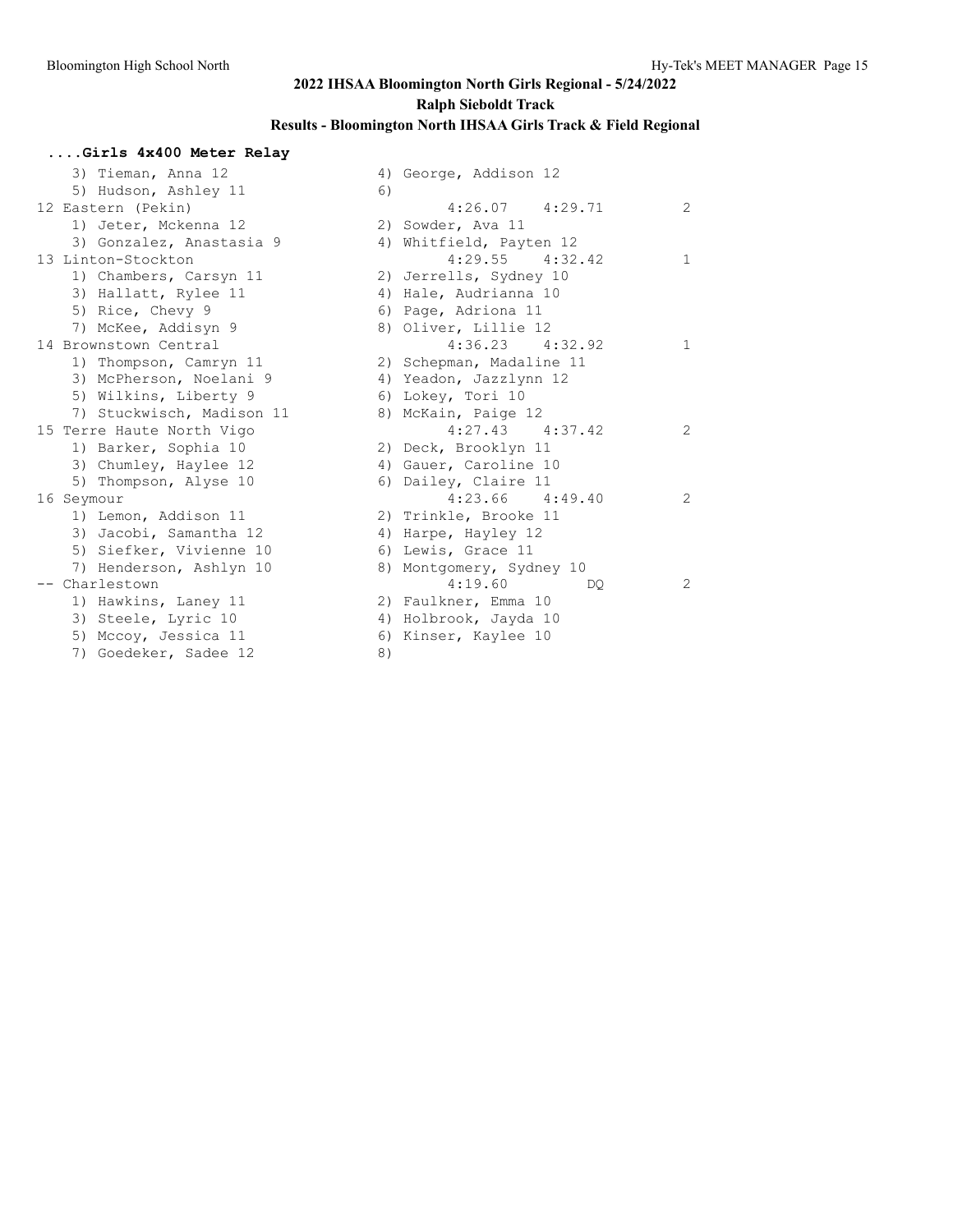### **Girls 4x800 Meter Relay**

| ================<br>Regional: $* 9:26.68$<br>2018<br>2013<br>State: \$ 8:53.74                                                                   |    | Bloomington South, Bloomington So.<br>T Galuska, A Furr, M McMullen, P Rensink<br>Eatstern (Greentown), Eastern (Greentown)   |                   |
|--------------------------------------------------------------------------------------------------------------------------------------------------|----|-------------------------------------------------------------------------------------------------------------------------------|-------------------|
| 9:24.46 STAN<br>School                                                                                                                           |    | Seed<br>Finals                                                                                                                | H# Points         |
| 1 Northview<br>1) Miller, Halle 11<br>3) Hayes, Ellia 10<br>5) Eldridge, Brooklyn 10                                                             |    | ----------------------------<br>9:46.95<br>9:31.23<br>2) Morrison, Katie 11<br>4) Grant, Gnister 10<br>6) Eldridge, Maisie 11 | 10<br>2           |
| 7) Peals, Micah 12<br>2 Seymour<br>1) Harpe, Hayley 12<br>3) Siefker, Vivienne 10<br>5) East, Emilee 12                                          | 8) | 9:50.66<br>10:20.72<br>2) Jacobi, Samantha 12<br>4) Trinkle, Brooke 11<br>6) Adams, Gracie 9                                  | 2<br>8            |
| 7) Sunbury, Lillian 12<br>3 Bloomington South<br>1) Myers, Lily 11<br>3) Yang, Danielle 9<br>5) Stringer, Grace 9                                |    | 8) Folsom, Kinsley 11<br>10:02.20<br>9:55.01<br>2) Williams, Camilla 10<br>4) Barada, Kate 10<br>6) Talbott, Maddie 9         | 2<br>6            |
| 7) Callahan, Emma 11<br>4 Bloomington North<br>1) Somers Glenn, Nola 10<br>3) Allison, Rachel 11<br>5) Bartlett, Ruth 9                          |    | 8) Graham, Clara 10<br>9:49.00<br>10:15.06<br>2) Cakmak, Bea 12<br>4) Patrick, Ellie 9<br>6) Clarke, Lucy 12                  | 5<br>2            |
| 7) McDivitt, Emma 11<br>5 Terre Haute North Vigo<br>1) Jensen, Lilly 11<br>3) Thompson, Alyse 10<br>5) Barker, Sophia 10<br>7) Dailey, Claire 11 |    | 8) Reed, Lilah 9<br>10:44.00<br>10:29.25<br>2) VanGilder, Cammi 9<br>4) White, Dru 12<br>6) Hutts, Natalie 12                 | 4<br>1            |
| 6 Terre Haute South Vigo<br>1) Beaumont, Madison 10<br>3) Hancewicz, Demme 10<br>5) Miklozek, Isabel 10                                          | 8) | 10:39.40<br>10:32.86<br>2) Strecker, Caitlyn 10<br>4) Rose, Ava 12<br>6) Tanner, Kaya 12                                      | 3<br>2            |
| 7 Orleans<br>1) Price, Tessa 10<br>3) Hagemeir, Kinsley 10<br>5) Spires, Maddy 9<br>7) Blanton, Jayden 9                                         | 8) | 10:57.94<br>10:37.41<br>2) Steele, Ayla 9<br>4) Hughett, Allison 11<br>6) Houston, Chloe 10                                   | 2<br>1            |
| 8 Charlestown<br>1) Mccoy, Jessica 11<br>3) Kinser, Kaylee 10<br>5) Chisman, Tara 11                                                             | 6) | 10:41.30<br>10:40.05<br>2) Hawkins, Laney 11<br>4) McCoy, Jackie 11                                                           | 2<br>$\mathbf{1}$ |
| 9 Madison Consolidated<br>1) Spencer, Ava 10<br>3) Traylor, Cadence 11<br>5) Wilber, Isabel 12                                                   |    | 10:47.90<br>10:43.12<br>2) Kelley, Alaina 11<br>4) Pyles, Haleigh 11<br>6) Nott, Adison 9                                     | 1                 |
| 10 Eastern Greene (Bloomfield)<br>1) George, Addison 12<br>3) Blais, Lilyanna 9                                                                  |    | 10:43.60<br>10:51.80<br>2) Payne, Jaylynn 10<br>4) Hudson, Ashley 11                                                          | 2                 |
| 5) Richardson, Sydney 9<br>11 Jennings County<br>1) Applegate, Aliza 9<br>3) Gambrel, Grace 11                                                   | 6) | 11:04.87<br>11:06.40<br>2) Franks, Halle 11<br>4) Willhite, Avery 9                                                           | 1                 |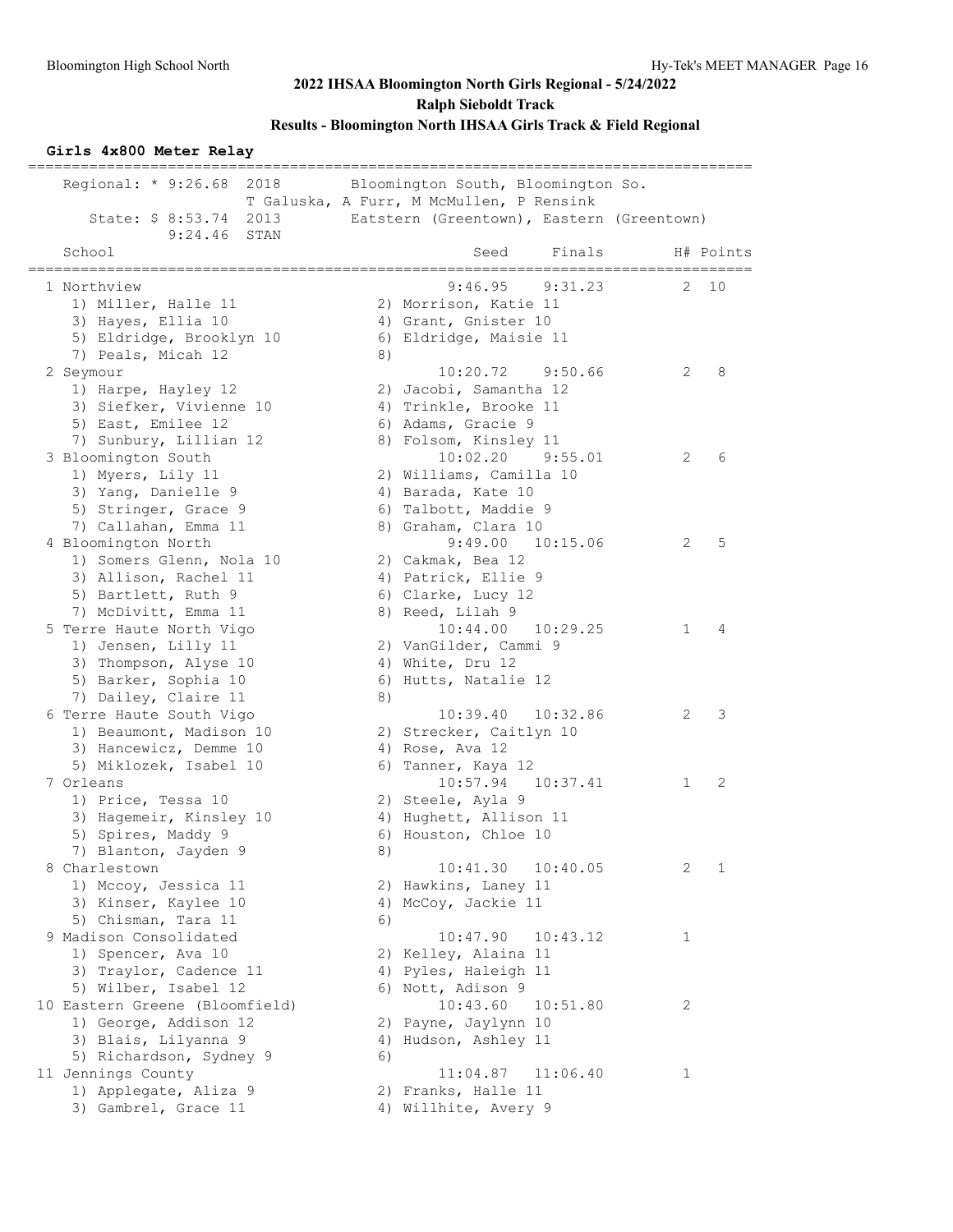### **....Girls 4x800 Meter Relay**

|                           |                                   |                       | $\mathbf{1}$                                                                                                                                                                                                                                                                                                                                                                         |
|---------------------------|-----------------------------------|-----------------------|--------------------------------------------------------------------------------------------------------------------------------------------------------------------------------------------------------------------------------------------------------------------------------------------------------------------------------------------------------------------------------------|
| 1) Unger, Carlee 11       |                                   |                       |                                                                                                                                                                                                                                                                                                                                                                                      |
| 3) Owens, Olivia 11       |                                   |                       |                                                                                                                                                                                                                                                                                                                                                                                      |
| 5) Burton, Celeah 12      | 6)                                |                       |                                                                                                                                                                                                                                                                                                                                                                                      |
| 13 Southwestern (Hanover) |                                   | 11:27.30  11:21.04    | $\mathbf{1}$                                                                                                                                                                                                                                                                                                                                                                         |
| 1) Long, Emma 11          |                                   |                       |                                                                                                                                                                                                                                                                                                                                                                                      |
| 3) Geary, Kirsten 12      |                                   |                       |                                                                                                                                                                                                                                                                                                                                                                                      |
| 5) Laymon, Sandra 9       |                                   |                       |                                                                                                                                                                                                                                                                                                                                                                                      |
| 7) Orioli, Fabiana 11     | 8)                                |                       |                                                                                                                                                                                                                                                                                                                                                                                      |
| 14 Switzerland County     |                                   | $11:01.00$ $11:47.19$ | $\mathbf{1}$                                                                                                                                                                                                                                                                                                                                                                         |
| 1) White, Grace 11        |                                   |                       |                                                                                                                                                                                                                                                                                                                                                                                      |
| 3) Collier, Macy 10       |                                   |                       |                                                                                                                                                                                                                                                                                                                                                                                      |
| 5) Richards, Dakota 11    |                                   |                       |                                                                                                                                                                                                                                                                                                                                                                                      |
| 15 Edgewood               |                                   | 10:32.50 11:47.66     | 2                                                                                                                                                                                                                                                                                                                                                                                    |
| 1) Bitner, Emma 12        |                                   |                       |                                                                                                                                                                                                                                                                                                                                                                                      |
| 3) Edwards, Emma 10       |                                   |                       |                                                                                                                                                                                                                                                                                                                                                                                      |
| 5) Bitner, Claire 10      |                                   |                       |                                                                                                                                                                                                                                                                                                                                                                                      |
| 7) Sherfield, Claire 12   |                                   |                       |                                                                                                                                                                                                                                                                                                                                                                                      |
| 16 Bedford North Lawrence |                                   | $11:18.06$ $12:03.28$ | 1                                                                                                                                                                                                                                                                                                                                                                                    |
| 1) Larkin, Kathryn 10     |                                   |                       |                                                                                                                                                                                                                                                                                                                                                                                      |
| 3) Jackson, Jayden 9      |                                   |                       |                                                                                                                                                                                                                                                                                                                                                                                      |
| 5) Slaughter, Shelby 11   |                                   |                       |                                                                                                                                                                                                                                                                                                                                                                                      |
| 7) Orozco, Francesca 9    | 8)                                |                       |                                                                                                                                                                                                                                                                                                                                                                                      |
|                           | 5) Vogel, Haley 9<br>12 Clay City | 6)                    | $11:23.51$ $11:20.10$<br>2) Booe, Cambri 11<br>4) Tucker, Macy 11<br>2) Ream, Ashleigh 12<br>4) Smith, Patricia 11<br>6) Marion, Makenzie 9<br>2) Rogers, Claire 9<br>4) Detmer, Alisha 12<br>6) Burkholder, Avy 9<br>2) Haskett, Riley 10<br>4) Powell, Zoe 12<br>6) Evans, Abby kate 12<br>8) Crain, Clara 11<br>2) Tanksley, Grace 12<br>4) Baumgart, Emma 11<br>6) Peek, Ella 10 |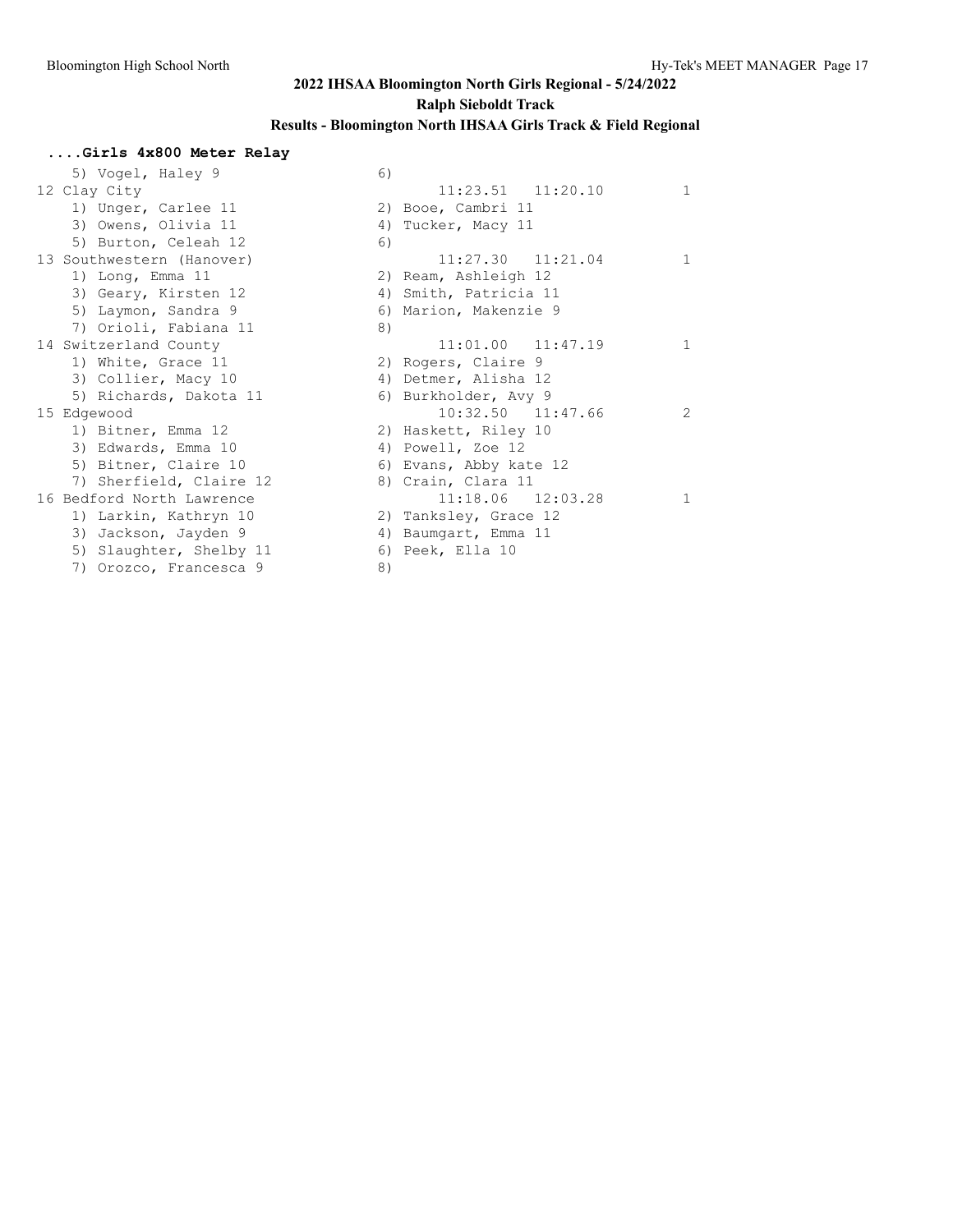### **Girls High Jump**

| $5 - 04.00$ STAN                                                                                      | Regional: * 5-08 2001 Rachel Kohler, Floyd Central<br>State: \$ 6-00 1985 Angela Bradburn, Norwell |                      |                      |                |
|-------------------------------------------------------------------------------------------------------|----------------------------------------------------------------------------------------------------|----------------------|----------------------|----------------|
| Name                                                                                                  | Year School                                                                                        |                      | Seed Finals Points   |                |
| 1 Fehribach, Kyrsten 11 Paoli                                                                         | 4-08 4-10 5-00 5-01 5-02 5-03 5-04 5-05 5-08<br>0 XO O O XO O O XXO XXX                            |                      | 5-04.00 5-05.00 STAN | 10             |
| 2 Leatherman, Emmali 11 Shawe Memorial 5-05.00 5-04.00 STAN                                           | $4-08$ $4-10$ $5-00$ $5-01$ $5-02$ $5-03$ $5-04$ $5-05$<br>0 0 0 XO 0 0 XO XXX                     |                      |                      | 8              |
| 3 Martin, Emma 9 T.H. North<br>$4-08$ $4-10$ $5-00$ $5-01$ $5-02$<br>O XO O XO XXX                    |                                                                                                    | $5-02.00$ $5-01.00$  |                      | 6              |
| 4 Goss, Emalee 9 Trinity Lutheran 5-02.00 5-00.00<br>$4-08$ $4-10$ $5-00$ $5-01$<br>$O$ $O$ $O$ $XXX$ |                                                                                                    |                      |                      | 5              |
| 5 King, Anneiah 10 Charlestown 4-10.00 J5-00.00<br>$4-08$ $4-10$ $5-00$ $5-01$<br>O XO O XXX          |                                                                                                    |                      |                      | 4              |
| 6 Goedeker, Sadee 12 Charlestown 4-10.00 J5-00.00<br>$4-08$ $4-10$ $5-00$ $5-01$<br>XO XO XO XXX      |                                                                                                    |                      |                      | 3              |
| 7 Edwards, Emma 10 Edgewood<br>$4 - 08$ $4 - 10$ $5 - 00$ $5 - 01$<br>O XO XXO XXX                    |                                                                                                    | $5-00.00$ $J5-00.00$ |                      | $\overline{2}$ |
| 8 Owens, Kylee 10 Greencastle 5-00.00 4-10.00<br>$4-08$ $4-10$ $5-00$<br>O O XXX                      |                                                                                                    |                      |                      | 0.50           |
| 8 Davis, Reese 11 Martinsville 4-10.00 4-10.00<br>$4 - 08$ $4 - 10$ $5 - 00$<br>O O XXX               |                                                                                                    |                      |                      | 0.50           |
| 10 Thompson, Xyleigh 11 Brown County 4-10.00 J4-10.00<br>$4 - 08$ $4 - 10$ $5 - 00$<br>XO O XXX       |                                                                                                    |                      |                      |                |
| 11 Ealy, Reagan<br>$4 - 08$ $4 - 10$ $5 - 00$<br>O XO XXX                                             | 11 T.H. South 5-00.00 J4-10.00                                                                     |                      |                      |                |
| 11 Trueblood, Stella<br>$4 - 08$ $4 - 10$ $5 - 00$<br>XO XXX<br>$\circ$                               | 12 Bloomington North 4-10.00 J4-10.00                                                              |                      |                      |                |
| 13 Timberman, Macey<br>$4 - 08$ $4 - 10$ $5 - 00$<br>O XXO XXX                                        | 12 Northview                                                                                       |                      | $4-10.00$ $J4-10.00$ |                |
| 14 Kerns, Emma<br>$4 - 08$ $4 - 10$<br>O XXX                                                          | 10 Martinsville                                                                                    | $5 - 01.00$          | $4 - 08.00$          |                |
| 14 Hicks, Sasha<br>$4 - 08$ $4 - 10$<br>O XXX                                                         | 9 Jennings County 4-10.00                                                                          |                      | $4 - 08.00$          |                |
| 16 Hall, Macy<br>$4 - 08$ $4 - 10$<br>XO XXX                                                          | 11 Springs Valley 4-10.00 J4-08.00                                                                 |                      |                      |                |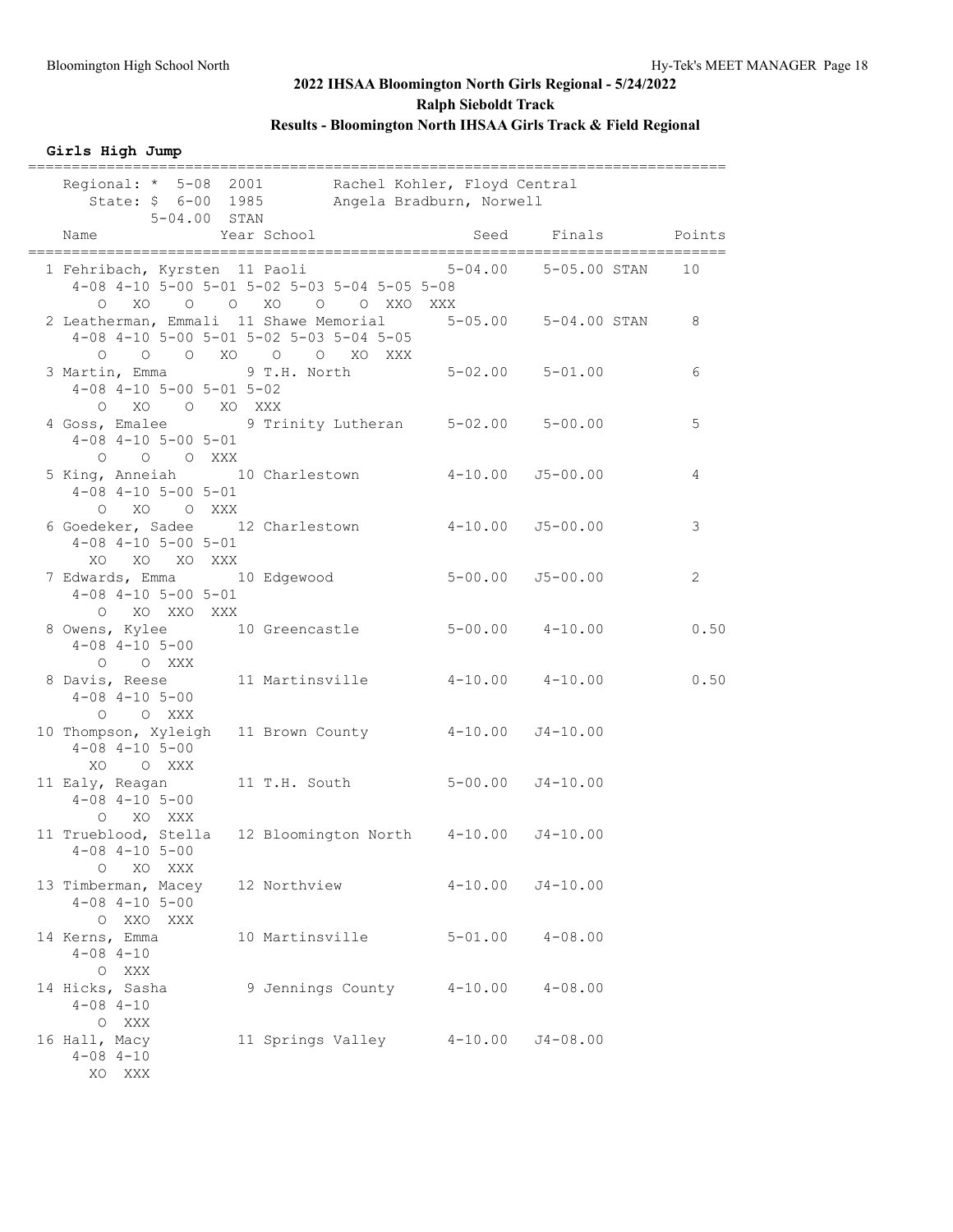## **....Girls High Jump**

| -- Lakins, Kennadi | 12 Crothersville | $5 - 00.00$ | NΗ |
|--------------------|------------------|-------------|----|
| $4 - 0.8$          |                  |             |    |
| XXX                |                  |             |    |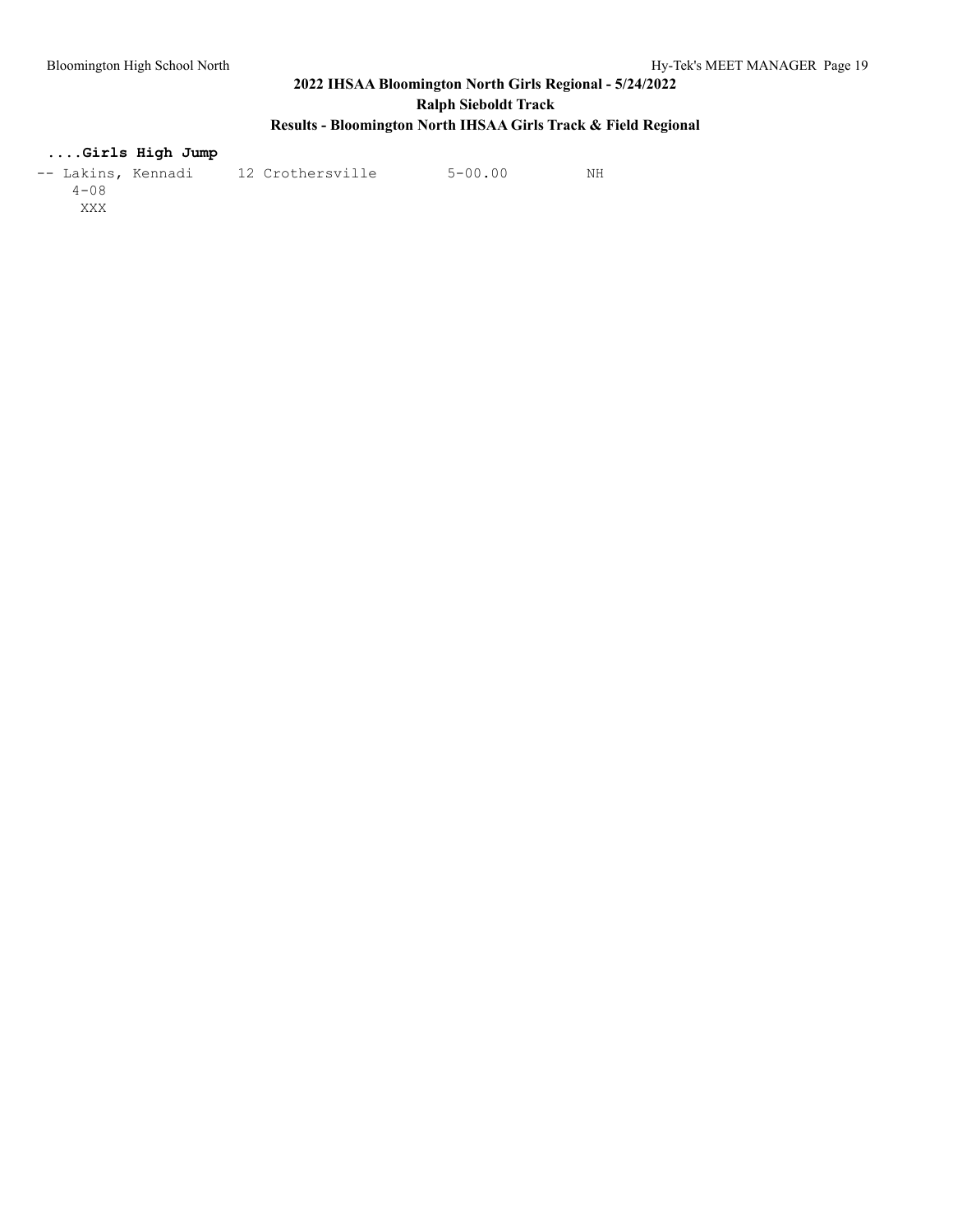### **Girls Pole Vault**

| Regional: * 13-00 2017 Maddie Holland, Madison Cons<br>11-03.00 STAN                                    |                 | State: \$ 13-06.25 2006 Ellie McCardwell, Fort Wayne Northrop |              |                                                          |
|---------------------------------------------------------------------------------------------------------|-----------------|---------------------------------------------------------------|--------------|----------------------------------------------------------|
| Name                                                                                                    | Year School     |                                                               |              | Seed Finals Points<br>__________________________________ |
| 1 Abram, Ashley 10 Edgewood<br>$7-06$ 8-00 8-06 9-00 9-06 10-00                                         |                 | $9 - 00.00$                                                   | $9 - 06.00$  | 10                                                       |
| 0 0 0 0 0 XXX<br>2 Wuestefeld, Cali 10 T.H. North<br>$7-06$ 8-00 8-06 9-00 9-06 10-00<br>P P O XO O XXX |                 | $9-06.00$ $J9-06.00$                                          |              | 8                                                        |
| 3 Taylor, Alli 12 Martinsville<br>$7-06$ 8-00 8-06 9-00 9-06 10-00<br>P O O XO XO XXX                   |                 | $9-00.00$ $J9-06.00$                                          |              | 6                                                        |
| 4 Clark, Abby 10 T.H. South 9-06.00 J9-06.00<br>$7-06$ 8-00 8-06 9-00 9-06 10-00<br>0 0 0 XXO XXO XXX   |                 |                                                               |              | 5                                                        |
| 5 McKisson, Claire 10 Linton-Stockton 8-06.00 9-00.00<br>$7-06$ 8-00 8-06 9-00 9-06<br>0 0 0 0 XXX      |                 |                                                               |              | 3.50                                                     |
| 5 Prather, Zoe 11 Bloomington North 9-06.00 9-00.00<br>$7-06$ 8-00 8-06 9-00 9-06<br>P P P O XXX        |                 |                                                               |              | 3.50                                                     |
| 7 Fisk, Masyn 10 West Vigo<br>$7-06$ 8-00 8-06 9-00 9-06<br>0 0 0 XO XXX                                |                 | $8 - 06.00$ $J9 - 00.00$                                      |              | $\overline{2}$                                           |
| 8 Lutz, Claire 10 Bloomington South 8-06.00 J9-00.00<br>$7-06$ 8-00 8-06 9-00 9-06<br>O O O XXO XXX     |                 |                                                               |              | $\mathbf{1}$                                             |
| 9 Trueblood, Elizabe 10 Eastern (Pekin) 8-06.00 8-06.00<br>$7 - 068 - 008 - 069 - 00$<br>O O XO XXX     |                 |                                                               |              |                                                          |
| 10 Dickison, Emma 12 Northview 8-06.00 8-00.00<br>$7 - 06$ 8-00 8-06<br>O O XXX                         |                 |                                                               |              |                                                          |
| 11 Slough (9), Kollet 10 Shakamak<br>$7 - 068 - 008 - 06$<br>O XO XXX                                   |                 | $8-00.00$ $J8-00.00$                                          |              |                                                          |
| 12 Cahall, Cameran 11 Madison Cons 8-03.00 7-06.00<br>$7 - 068 - 00$<br>O XXX                           |                 |                                                               |              |                                                          |
| 12 Bronkella, Libby 10 Madison Cons<br>$7 - 068 - 00$<br>O XXX                                          |                 | 7-09.00                                                       | $7 - 06.00$  |                                                          |
| 14 Ritz, Kalyn<br>$7 - 068 - 00$<br>XO XXX                                                              | 11 Bedford Nort | $7 - 06.00$                                                   | $J7 - 06.00$ |                                                          |
| 15 Connell, Kate<br>$7 - 068 - 00$<br>XXO XXX                                                           | 11 Seymour      | $7 - 06.00$                                                   | $J7 - 06.00$ |                                                          |
| -- Owens, Lillie<br>$7 - 06$<br>XXX                                                                     | 11 Henryville   | $6 - 06.00$                                                   | ΝH           |                                                          |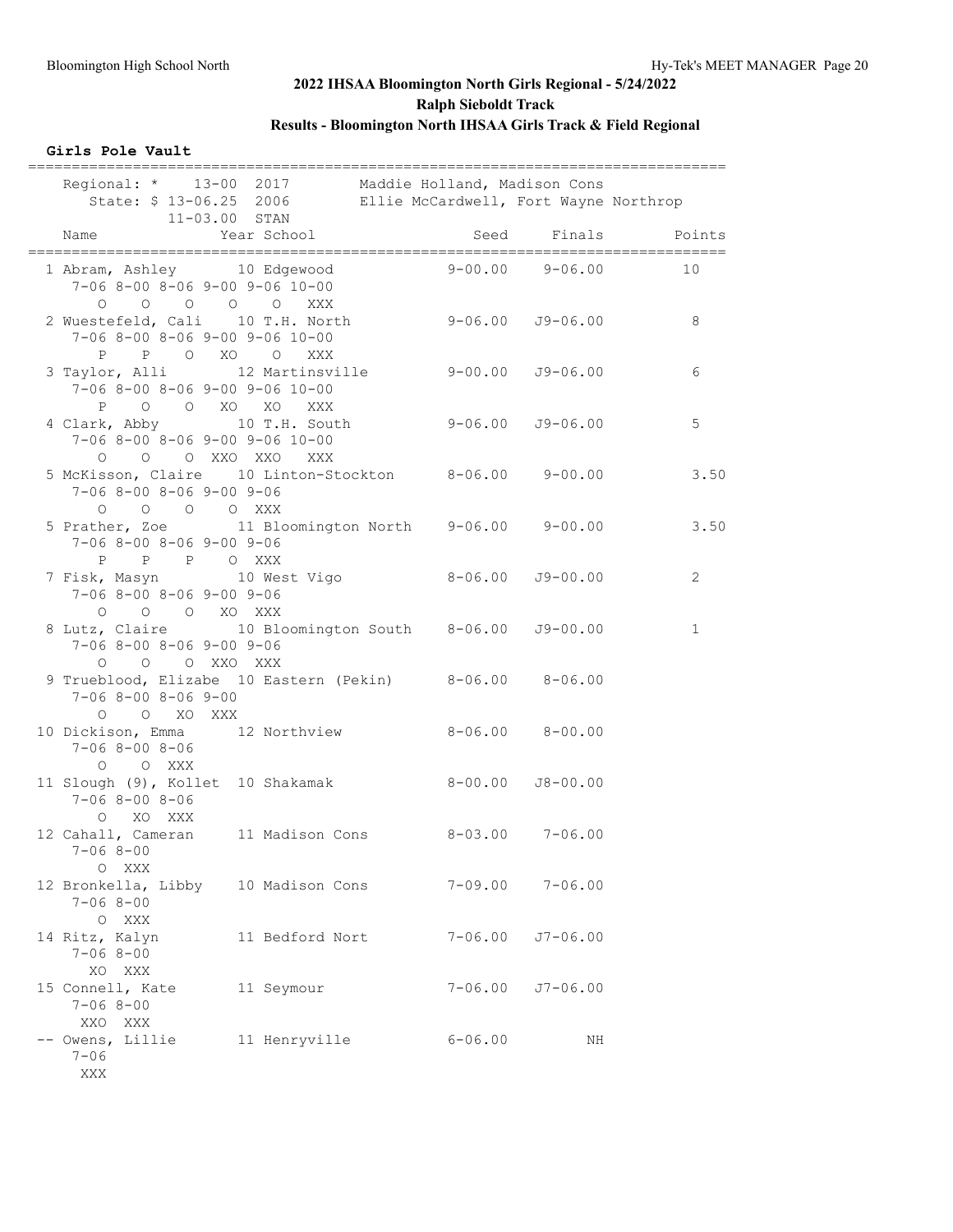## **....Girls Pole Vault**

| -- Solie, Janel | 11 Bloomington North | 8-00.00 | NΗ |
|-----------------|----------------------|---------|----|
| $7 - 06$        |                      |         |    |
| XXX             |                      |         |    |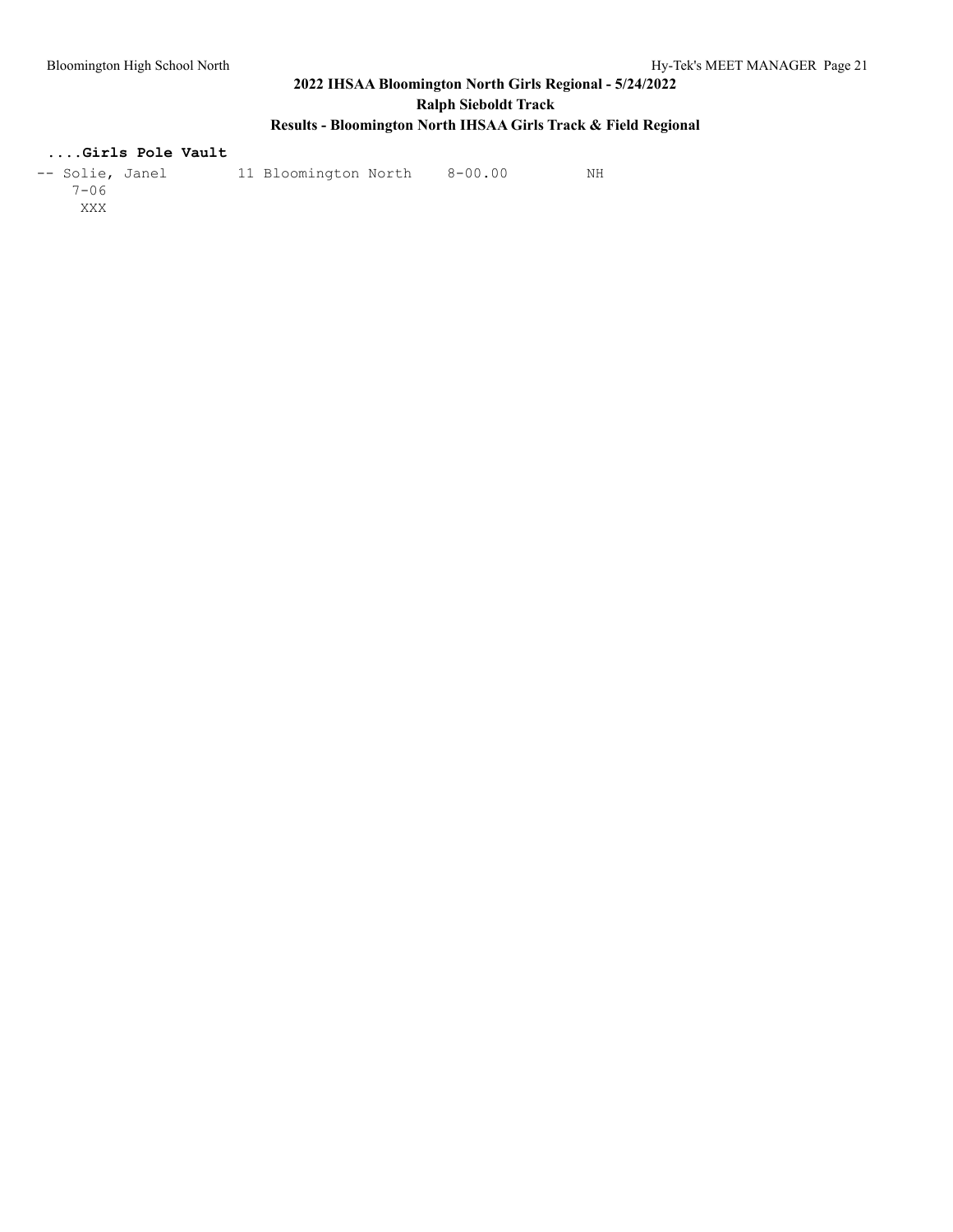**Girls Long Jump**

| _________________                                                                                            |                           |                               |                |                |
|--------------------------------------------------------------------------------------------------------------|---------------------------|-------------------------------|----------------|----------------|
| Regional: * 19-03.75 1986 Tonya Sedwick, Jeffersonville<br>State: \$ 20-04 1986<br>17-07.75 STAN             |                           | Tonya Sedwick, Jeffersonville |                |                |
| Year School Seed Finals H# Points<br>Name                                                                    |                           |                               |                |                |
| 1 Jones, Courtney 12 T.H. South 16-08.75 17-07.75 STAN 1 10<br>17-06 17-07.75 17-05 FOUL 16-02 17-01         |                           |                               |                |                |
| 2 Jeter, Mckenna 12 Eastern (Pekin) 17-10.50 17-06.00<br>17-00.50 17-06 17-03 17-05 16-08.50 17-04.50        |                           |                               | 1              | 8              |
| 3 Tieman, Anna 12 Eastern Greene 16-02.00 17-03.75<br>16-05.75 16-02.25 17-03.75 15-11 15-10.75 16-03.50     |                           |                               | 1              | 6              |
| 4 Hayden, Ella 11 Edgewood 17-01.50 17-02.00<br>17-02 FOUL FOUL FOUL FOUL 16-02.50                           |                           |                               | $\mathbf{1}$   | 5              |
| 5 Eberle, Demaris 10 Bloomington North 16-00.75 16-10.50<br>16-00 16-10.50 16-02.25 16-00.75 16-02.50 FOUL   |                           |                               | $\overline{2}$ | 4              |
| 6 Reuter, Hanna 12 Martinsville 16-08.50 16-10.00<br>14-08 16-10 16-06 14-11 16-00.75 15-10                  |                           |                               | 1              | $\mathbf{3}$   |
| 7 Hale, Audrianna 10 Linton-Stockton 15-11.50 16-08.25<br>15-04.25 15-06 15-11.25 15-10.75 15-05.50 16-08.25 |                           |                               | $\overline{2}$ | $\overline{c}$ |
| 8 Steele, Lindley 12 Bedford Nort 16-08.50 16-07.25<br>16-04.75 16-02.50 16-07.25 14-11 FOUL FOUL            |                           |                               | $\mathbf{1}$   | $\mathbf{1}$   |
| 9 Krawiec, Grace 12 T.H. South 16-07.50<br>FOUL 16-07 11-10 16-03.50 16-06 16-03.50                          |                           | $16 - 07.00$                  | $\mathbf{1}$   |                |
| 10 Wuestefeld, Cali 10 T.H. North 15-10.50<br>15-07.75 FOUL FOUL                                             |                           | $15 - 07.75$                  | 2              |                |
| 11 Phelps, Iyana 10 Madison Cons<br>14-06.50 15-03 14-08.75                                                  | $15 - 10.25$              | $15 - 03.00$                  | $\overline{2}$ |                |
| 12 Lakins, Kennadi 12 Crothersville<br>$14 - 02.25$ $15 - 02$ $14 - 10$                                      | $15 - 06.50$              | $15 - 02.00$                  | $\overline{2}$ |                |
| 13 Leatherman, Emmali 11 Shawe Memorial<br>14-01.25 15-00 FOUL                                               | $16 - 06.00$              | $15 - 00.00$                  | $\mathbf{1}$   |                |
| 14 Oliver, Lillie 12 Linton-Stockton<br>$14-07$ $14-08.50$ $14-11.25$                                        | $15 - 11.75$              | $14 - 11.25$                  | 2              |                |
| 15 Fountain, MacKenzi 12 Jeffersonville<br>14-06 FOUL 14-09                                                  | $16 - 01.50$              | $14 - 09.00$                  | 2              |                |
| 16 Bault, Emma 12 Owen Valley<br>13-08 13-07.25 14-01.25                                                     | $16 - 02.00$ $14 - 01.25$ |                               | 2              |                |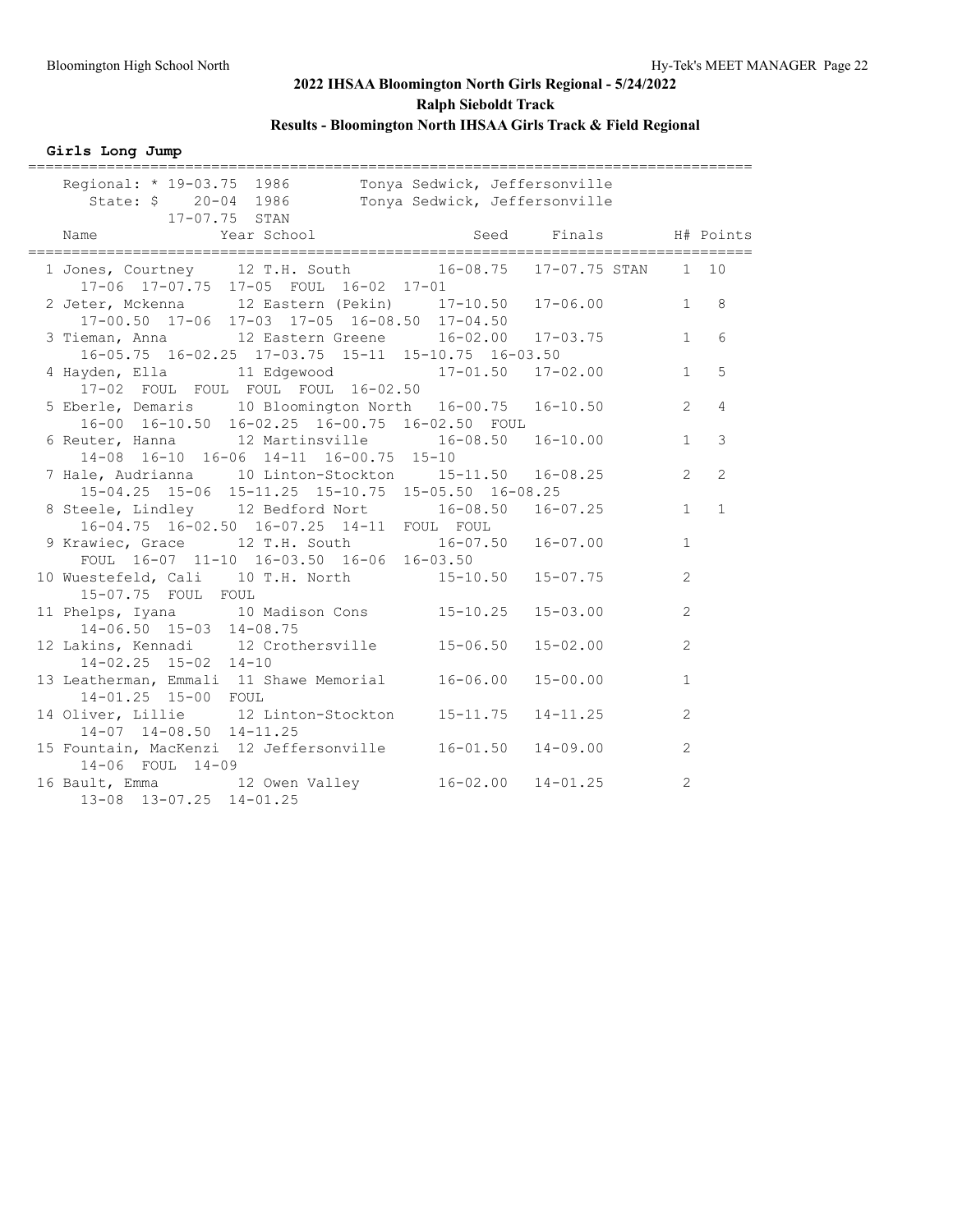### **Girls Shot Put**

| -------------                                                                                                      |              |              |                |                |
|--------------------------------------------------------------------------------------------------------------------|--------------|--------------|----------------|----------------|
| Regional: * 49-03.50 1999 Stacy Martin, Edgewood<br>State: \$ 50-09 2011 Tori Bliss, Edgewood<br>$40 - 10.75$ STAN |              |              |                |                |
| Name Year School Seed Finals H# Points<br>------------------------------                                           |              |              |                |                |
| 1 Lucas, Hadley 10 Bloomington North 47-05.00 46-11.00 STAN 2 10<br>44-11.25 FOUL 46-11 FOUL 45-09.50 45-11        |              |              |                |                |
| 2 King, Demaria 12 Charlestown 39-06.00 38-05.50<br>37-07.75 FOUL 37-07.50 37-11.25 38-05.50 36-10                 |              |              | $\overline{2}$ | 8              |
| 3 Deaton, Alexis 10 Charlestown 41-08.00 J38-05.50<br>37-10 37-05.25 38-05.50 36-02 FOUL FOUL                      |              |              | $\overline{2}$ | 6              |
| 4 Helms, Trista 12 Edgewood 37-09.50 38-02.50<br>36-06 38-00 37-05.50 38-02.50 FOUL 36-10.50                       |              |              | $\overline{2}$ | 5              |
| 5 Anderson-Corns, Ma 12 Bloomington South 38-03.00<br>36-11 35-01.50 36-01 36-10.50 37-09.50 36-08                 |              | $37 - 09.50$ | $\overline{2}$ | $\overline{4}$ |
| 6 Robbins, Becca 9 Linton-Stockton 39-00.25<br>FOUL 36-01 34-00 35-06.50 FOUL 35-06.50                             |              | $36 - 01.00$ | $\overline{2}$ | 3              |
| 7 Dart, Hannah 10 Seymour 33-01.00 35-10.75<br>33-04.50 31-08.50 35-03 33-05.50 FOUL 35-10.75                      |              |              | 1              | 2              |
| 8 Warrick, Gentry 12 Linton-Stockton 36-11.75 35-06.00<br>FOUL 29-07 34-06 35-06 FOUL 35-05.50                     |              |              | $\overline{2}$ | $\mathbf{1}$   |
| 9 Meehan, Ella (9 Springs Valley 33-01.75 34-09.50)<br>34-00.50 33-02.50 33-05.75 34-09.50 34-04.75 33-10.50       |              |              | $\mathbf{1}$   |                |
| 10 Galindo, Annie 12 Bloomington North 34-07.50 33-05.50<br>FOUL 33-05.50 FOUL                                     |              |              | $\mathbf{1}$   |                |
| 11 Magazi, Ozofu 10 South Vermillion 33-11.00 33-03.00<br>$32 - 01.50$ $30 - 10.25$ $33 - 03$                      |              |              | $\mathbf{1}$   |                |
| 12 Wieczorek, Cora 10 Shawe Memorial 33-06.00<br>$33 - 01$ $31 - 01$ $32 - 05$                                     |              | $33 - 01.00$ | $\mathbf{1}$   |                |
| 13 Shelton, Addison 12 Brownstown Central 32-10.75<br>30-05.25 FOUL 32-08.25                                       |              | $32 - 08.25$ | $\mathbf{1}$   |                |
| 14 Walker, Shayli 10 Edgewood<br>$32-03$ $29-02$ $30-07.25$                                                        | $35 - 02.25$ | $32 - 03.00$ | 2              |                |
| 15 Posey, Mariah Jr T.H. South 33-10.75<br>32-02 FOUL FOUL                                                         |              | $32 - 02.00$ | $\mathbf{1}$   |                |
| 16 VanGilder, Chloe 10 West Vigo 30-08.50 32-01.00<br>32-01 29-01 29-09.50                                         |              |              | $\mathbf{1}$   |                |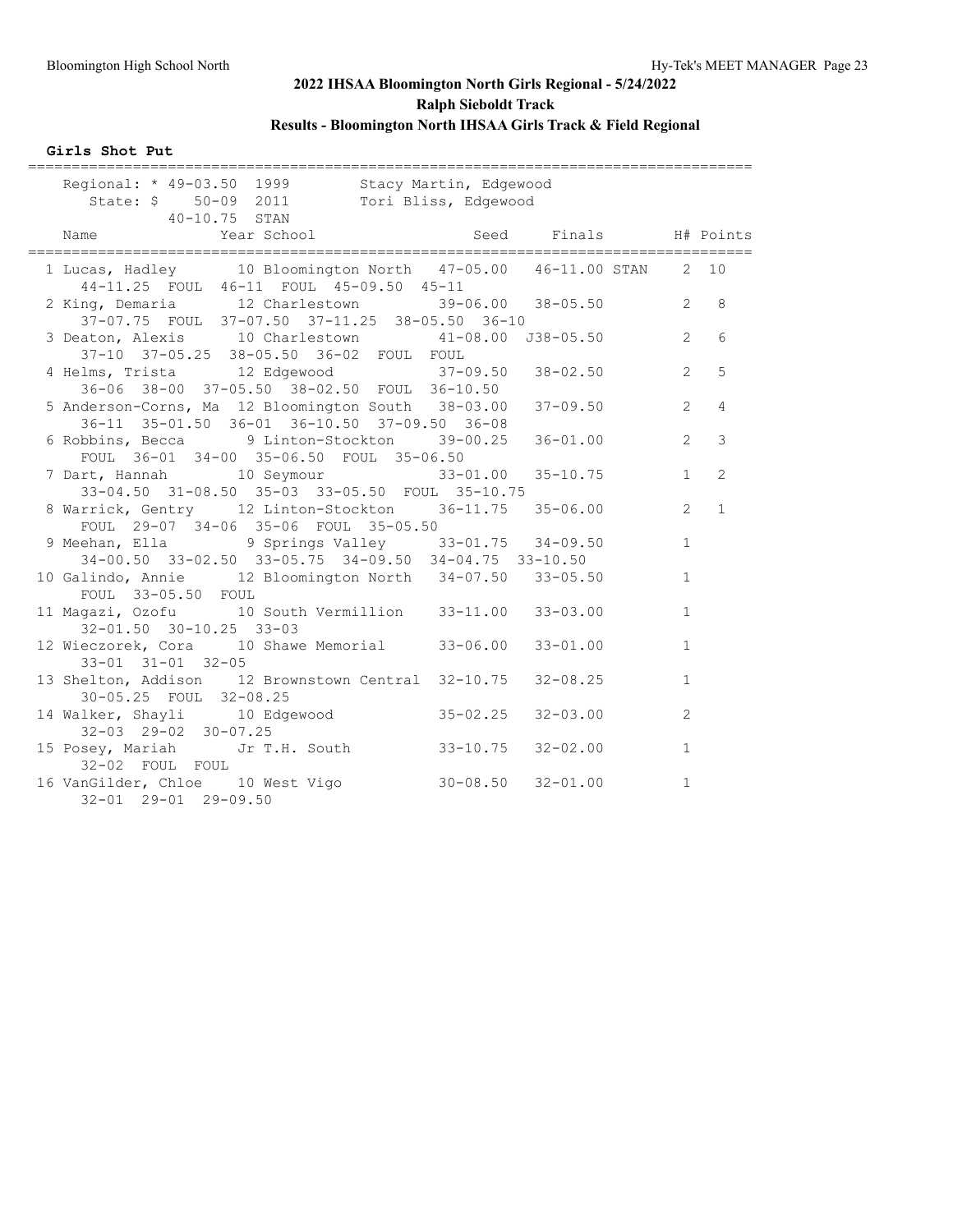### **Girls Discus Throw**

| ______________<br>Regional: * 169-05 1999 Stacy Martin, Edgewood<br>State: \$ 168-06 2013 Adriana Brown, Edgewood<br>127-09 STAN        |                       |              |                  |
|-----------------------------------------------------------------------------------------------------------------------------------------|-----------------------|--------------|------------------|
| Year School<br>Name                                                                                                                     | Seed Finals H# Points |              |                  |
| 1 Lucas, Hadley 10 Bloomington North 163-08 161-09.00 STAN 2 10<br>160-01 161-09 FOUL 161-07 141-02 148-05                              |                       |              |                  |
| 2 Robbins, Becca 9 Linton-Stockton 122-09 118-11.00 2 8<br>114-06 107-04 110-11 116-02 118-11 FOUL                                      |                       |              |                  |
| 3 Jackson, Megan 10 Clay City 54-11 113-05.00 1 6                                                                                       |                       |              |                  |
| 107-05 113-05 104-09 104-10 96-05 98-05<br>4 Hall, Autumn 12 Bedford Nort 110-06 113-04.00<br>110-10 107-09 109-07 103-08 107-09 113-04 |                       |              | 2 <sub>5</sub>   |
| 5 Drabing, Sarah 11 Springs Valley 108-05 112-03.00<br>111-02 106-06 105-09 112-03 FOUL 111-08                                          |                       |              | $2 \quad 4$      |
| 6 Galindo, Annie 12 Bloomington North 117-08 110-08.00<br>FOUL 110-08 106-06 105-04 FOUL FOUL                                           |                       | 2            | $\mathcal{E}$    |
| 7 Deaton, Alexis 10 Charlestown 109-00 105-00.00<br>105-00 FOUL 97-03 FOUL 86-11 98-10                                                  |                       |              | $2^{\circ}$<br>2 |
| 8 Spear, Haylie 11 New Washington 104-01 103-10.00<br>FOUL 93-04 103-10 97-07 100-07 FOUL                                               |                       |              | $2 \quad 1$      |
| 9 Baker, Lizzy 9 Austin<br>99-01 95-11 103-00 95-09 101-10 FOUL                                                                         | 99-09 103-00.00       | $\mathbf{1}$ |                  |
| 10 Leslie, Cheyeanna 10 Jennings County 107-11 101-06.00<br>FOUL FOUL 101-06                                                            |                       | 2            |                  |
| 11 Walker, Shayli 10 Edgewood 101-04 100-03.00<br>$100 - 03$ 98-05 97-02                                                                |                       | $\mathbf{1}$ |                  |
| 12 Bush, Teagan 12 Austin 100-03<br>$94-04$ $97-01$ $88-10$                                                                             | $97 - 01.00$          | $\mathbf{1}$ |                  |
| $97 - 05$<br>13 Dart, Hannah 10 Seymour<br>96-09 FOUL FOUL                                                                              | $96 - 09.00$          | $\mathbf{1}$ |                  |
| 14 Stewart, Olivia 10 North Putnam 92-02 90-07.00<br>90-07 FOUL FOUL                                                                    |                       | $\mathbf{1}$ |                  |
| 15 Anderson, Paige 12 Eastern Greene 95-07 86-09.00<br>$81-09$ $86-09$ $81-03$                                                          |                       | $\mathbf{1}$ |                  |
| 16 Drake, Lexis So Sullivan 50 94-10 83-09.00<br>83-08 82-10 83-09                                                                      |                       | $\mathbf{1}$ |                  |
| Women - Team Rankings - 16 Events Scored                                                                                                |                       |              |                  |

| 1) Bloomington North              | 98.50          | 2) Charlestown             | 59    |
|-----------------------------------|----------------|----------------------------|-------|
| 3) Terre Haute South Vigo         | 48             | 4) Northview               | 42    |
| 5) Bloomington South              | 40             | 5) Edgewood                | 40    |
| 5) West Vigo                      | 40             | 8) Martinsville            | 29.50 |
| 9) Linton-Stockton                | 28.50          | 10) Seymour                | 25    |
| 11) Terre Haute North Vigo        | 23             | 12) Paoli                  | 18    |
| 13) Eastern Greene (Bloomfield 14 |                | 13) Bedford North Lawrence | 14    |
| 15) North Central (Farmersburg    | 13             | 16) Shawe Memorial         | 12    |
| 17) Eastern (Pekin)               | 10             | 18) Brown County           | 9     |
| 18) Jeffersonville                | 9              | 20) Shakamak               | 8     |
| 21) Silver Creek                  |                | 22) Brownstown Central     | 6     |
| 22) Clay City                     | 6              | 24) South Putnam           | 5     |
| 24) Trinity Lutheran              | 5              | 26) Springs Valley         | 4     |
| 26) Switzerland County            | 4              | 28) Greencastle            | 2.50  |
| 29) Orleans                       | $\overline{2}$ | 30) New Washington         |       |